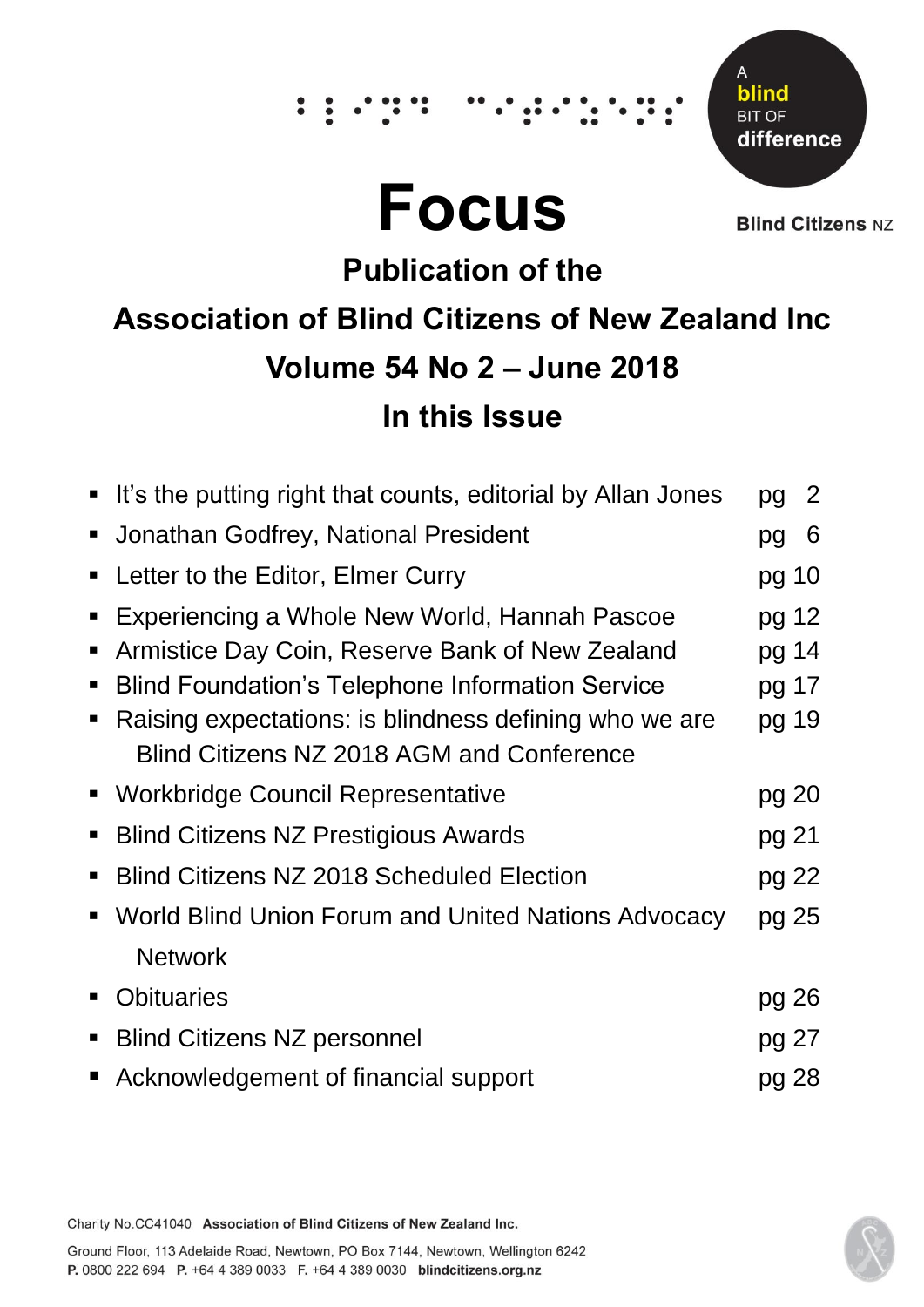# **It's the Putting Right that Counts**

#### **Editorial by Allan Jones**

As of 8.30am Queens Birthday Monday my headline for this editorial changed. I am glad to say with positive news, two well-known members of Blind Citizens NZ have been awarded Queen's Service Medals: Nola Burgess from Gisborne and Martine Abel-Williamson from Auckland.

I first met Nola in 1996. I visited Gisborne for my employer and took advantage of the "sunshine bus service" that Nola set up and coordinated. There were three accessible vans which offered disabled people transport around the Gisborne area. Nola has also been a tireless supporting the welfare of blind people in the Gisborne area, and been a staunch supporter of Blind Citizens NZ.

Martine Abel-Williamson is well known for a variety of roles. Her work with Auckland Council, her voluntary positions with World Blind Union, her involvement with Blind Citizens NZ at both a local and national level, the latter where she is Vice President, and with Auckland Disability Law where she is Chair.

I am also delighted to see that Linda and Jewls Topp have become "Dames" and that Grant Nisbit has received a gong for his involvement in sports broadcasting.

Before moving on to other topics I would like to mention that Radio NZ's Auckland issues reporter Todd Nile is going to be Fairfax's Auckland issues reporter. Todd's voice will be well known to our readers. He has been a reporter for Radio New Zealand and a number of private radio stations for the last 33 years. He was the reporter for last year's America's Cup. He also wrote two books on two unusual New Zealand motor vehicles, the Trekker and the Fiat Bambina. I hope that he may have time to be persuaded to read the book about the Trekker, on to talking book.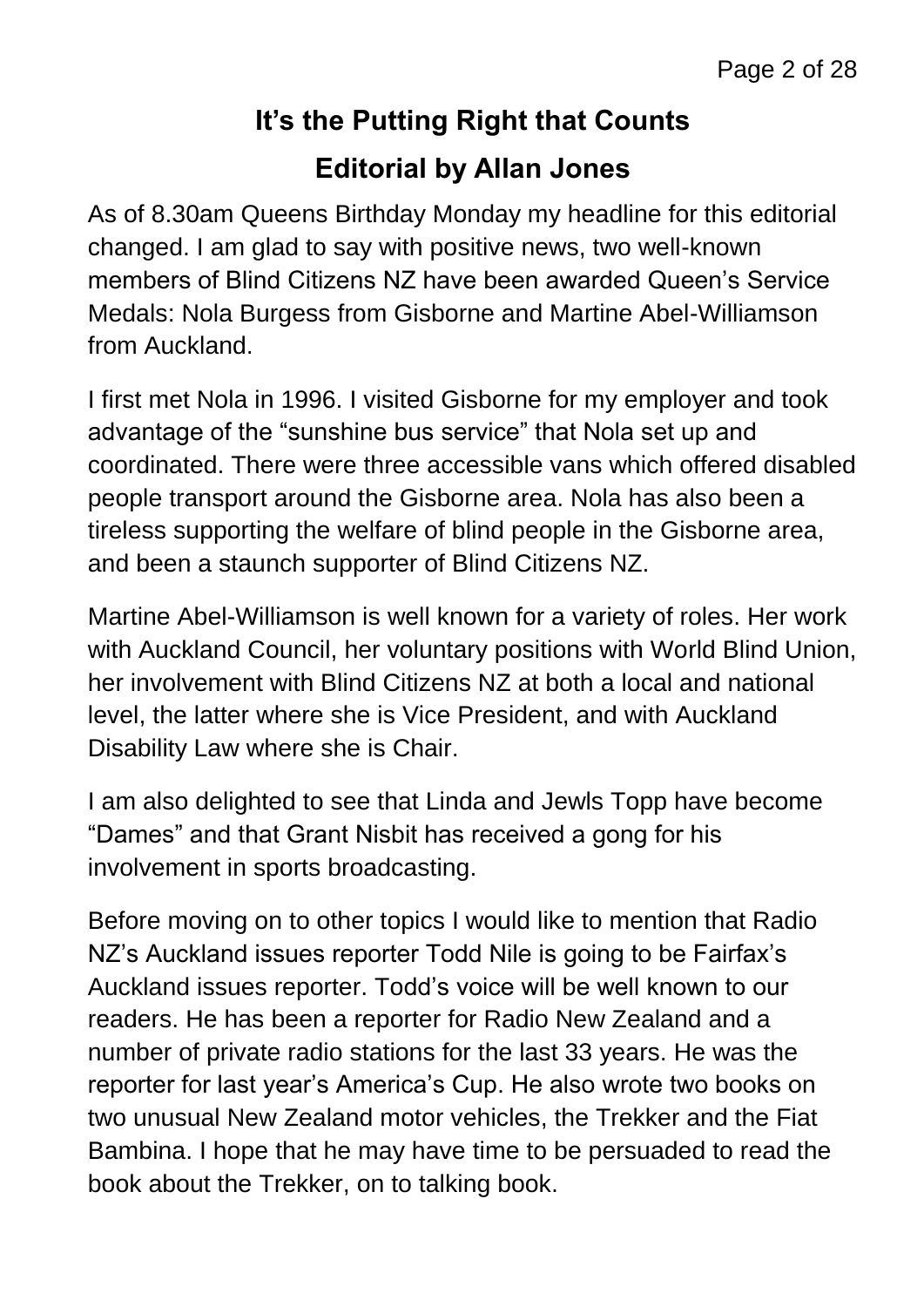There were at least two blind members who worked on the assembly line during the late 1950's where the Trekker was assembled.

Currently there are four reviews/investigations in to services that have a direct effect on our well-being. First there is System Transformation, a process I talked about in the last two editorials. Updating this process there have been appointments to two senior management positions. The starting date for the Mid-Central prototype has been put back to 1 October. Later this year all disability provider organisations will have their contracts reviewed and most importantly for members of Blind Citizens NZ and other disabled people, there will be an education process launched in how to use the new system.

Secondly, there is the Social Welfare Commission Enquiry headed by a former children's commissioner Cindy Kiro. To quote from the press release setting up this review, Social Development Minister Carmel Sepuloni said the group would undertake a broad-ranging review of the welfare system. "It will deliver advice to the Government on ways to ensure people have an adequate income and standard of living, are treated with respect, can live in dignity, and are able to participate meaningfully in their communities." It's time to fix New Zealand's broken benefit system.

I am trying to establish what the linkage will be between system transformation and the enquiry. I believe there will certainly be linkages and areas of responsibility and I am hopeful and optimistic that there will be changes and improvements that affect the lives of our blind and vision impaired members. My hope is that they will get assistance with the extra costs of their disability. Blindness technology has had a profound effect on our lives. However, we must realise that for many the purchase of technology is beyond their budget.

Finally there are the enquiries in to health and mental health.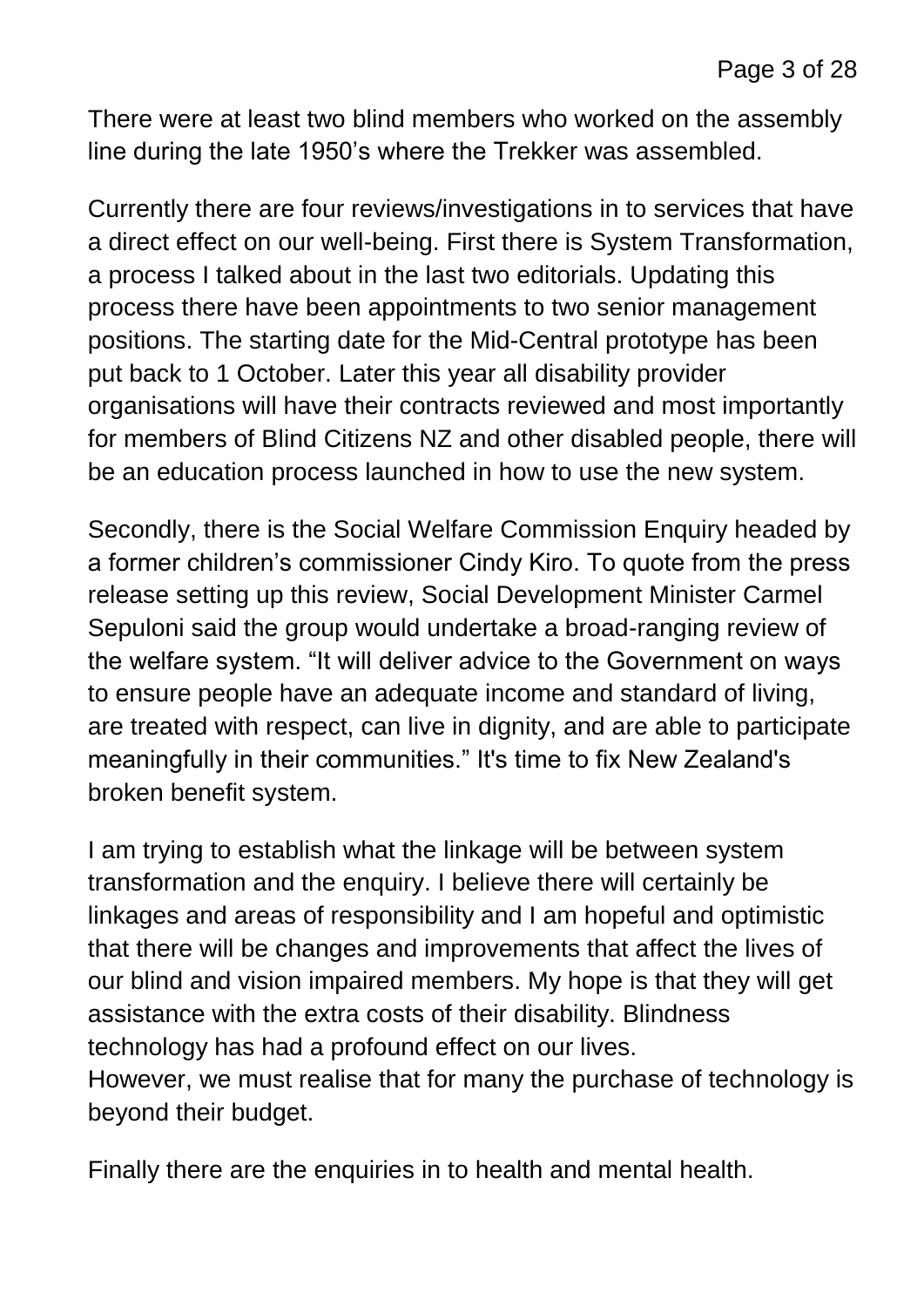The two enquiries/reviews that interest me the most are the disability transformation process, and the Welfare enquiry.

When I took on the editorship of Focus, I vowed not to get in to a raft of horror stories and I believe it is important to maintain this approach. Over all these reviews, we could spend a great deal of time and energy writing about "what is wrong". The very famous LV Martin advertisement comes to mind - "it's the putting right that counts". Again for me there are two very important issues to cover in the mental health commission's review - they are the pernicious methamphetamine use and the alarming and frightening youth suicide statistics.

I guess many of you will know someone whose life has been destroyed by the use of methamphetamine. I have an extended family member whose life has been ruined by the involvement with this drug.

I will try to keep tabs on all of these enquiries.

Finally, in this editorial I want to develop the theme that National President Jonathan launched in the last edition of Focus - "sorry you can't do this". I particularly want to comment on other statements which have remained in my memory.

One of the most memorable stories is one which my old school mate Don Mckenzie loves to tell. He was in the then director's office with his dad, when the director said to him "that he needn't have any ideas about going to university, he didn't have the mental or physical strength to cope with this".

Don, after under his breath questioning the man's parentage, a sport that many of us often indulged in, proved him wrong by succeeding in obtaining a BA and having a very successful career as a physiotherapist. Sometimes the statement "you can't do this" has the effect of making one more determined to succeed.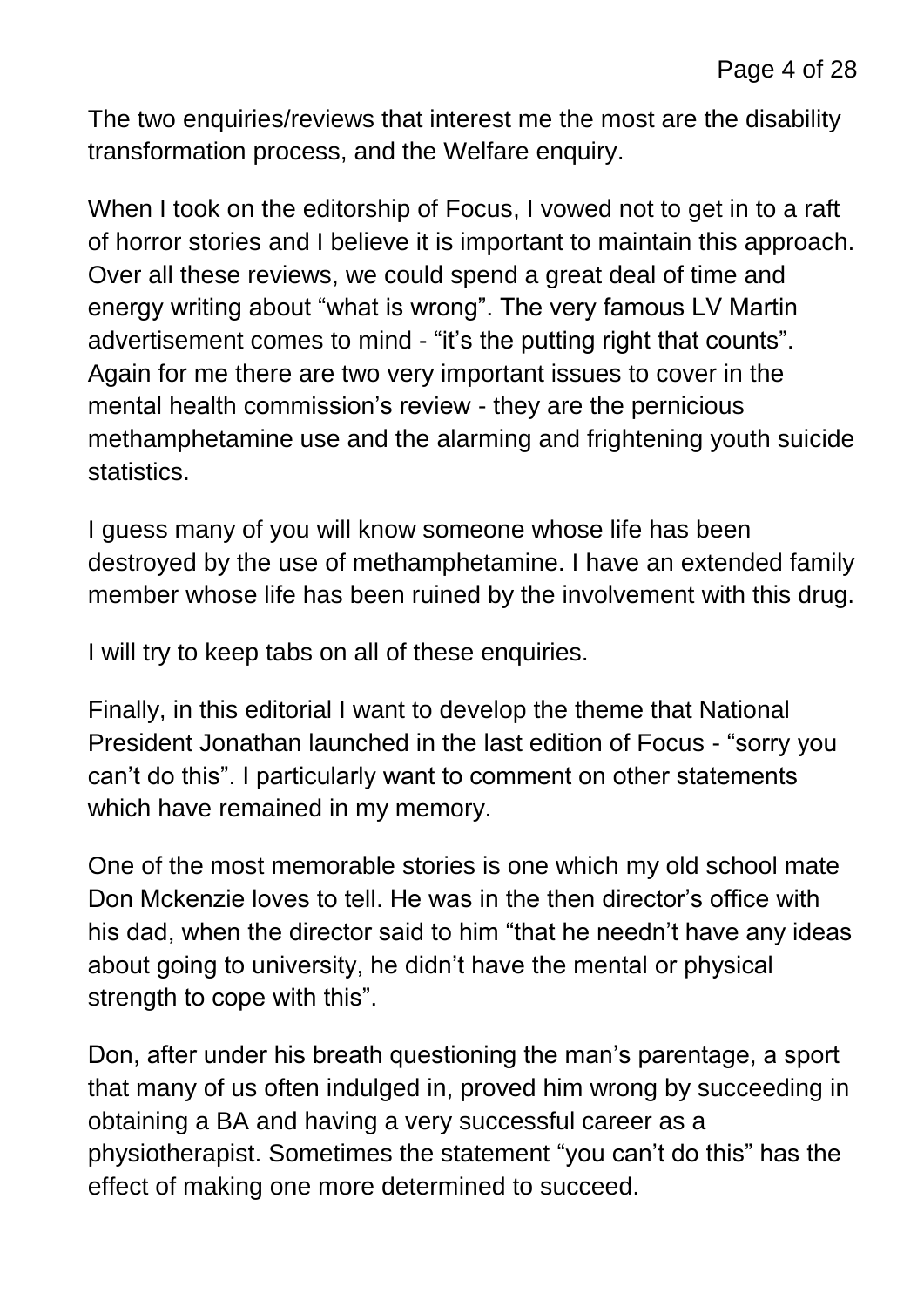Some examples of statements that people made which I remember are: A group of twelve year old boys from the then Institute for the Blind standing on the Newmarket post office steps. John Johnson housemaster and Shaun Johnson's dad suggested to us that "if we could cope with finding our way around Newmarket we would cope with anywhere in the world". This certainly proved right for me. Another statement which made me "dig my heels in" was when I was getting ready to leave Pearson House - Ray Brown a man I had a lot of respect for said in his very slow distinctive voice "well you'll be back", I clenched my teeth and said "no I won't be". I don't think I ever thanked Ray for saying this as his statement drove me on to never go back to the then Foundation to live.

I wonder how many readers remember their first employer and things they said to them. My first professional employer was an English Psychiatrist who at the interview suggested that sometimes "hospitals made well people sick". He also during heated debates would say "I've made up my mind, don't confuse me with the facts". We knew we had to back off and accept the decision he had made. The other thing my first employer said to me which I will always remember was that after working for 18 months he said that after Christmas he wasn't going to employ me. He said "if you don't go overseas you'll become bitter and twisted". I wouldn't be taken notice of unless I had the experience of community based rehabilitation ideals. I benefited a lot from spending three years in London.

There was a negative outcome to "you can't do this and that". At times it appealed to my sense of laziness or my sense of wanting to get out of doing something. A good example of this was being told, "blind people couldn't do algebra and geometry". This meant at Grammar I could sit out these classes. I never, unlike Jonathan, had the head for mathematics and statistics. It would have been to my betterment if I had.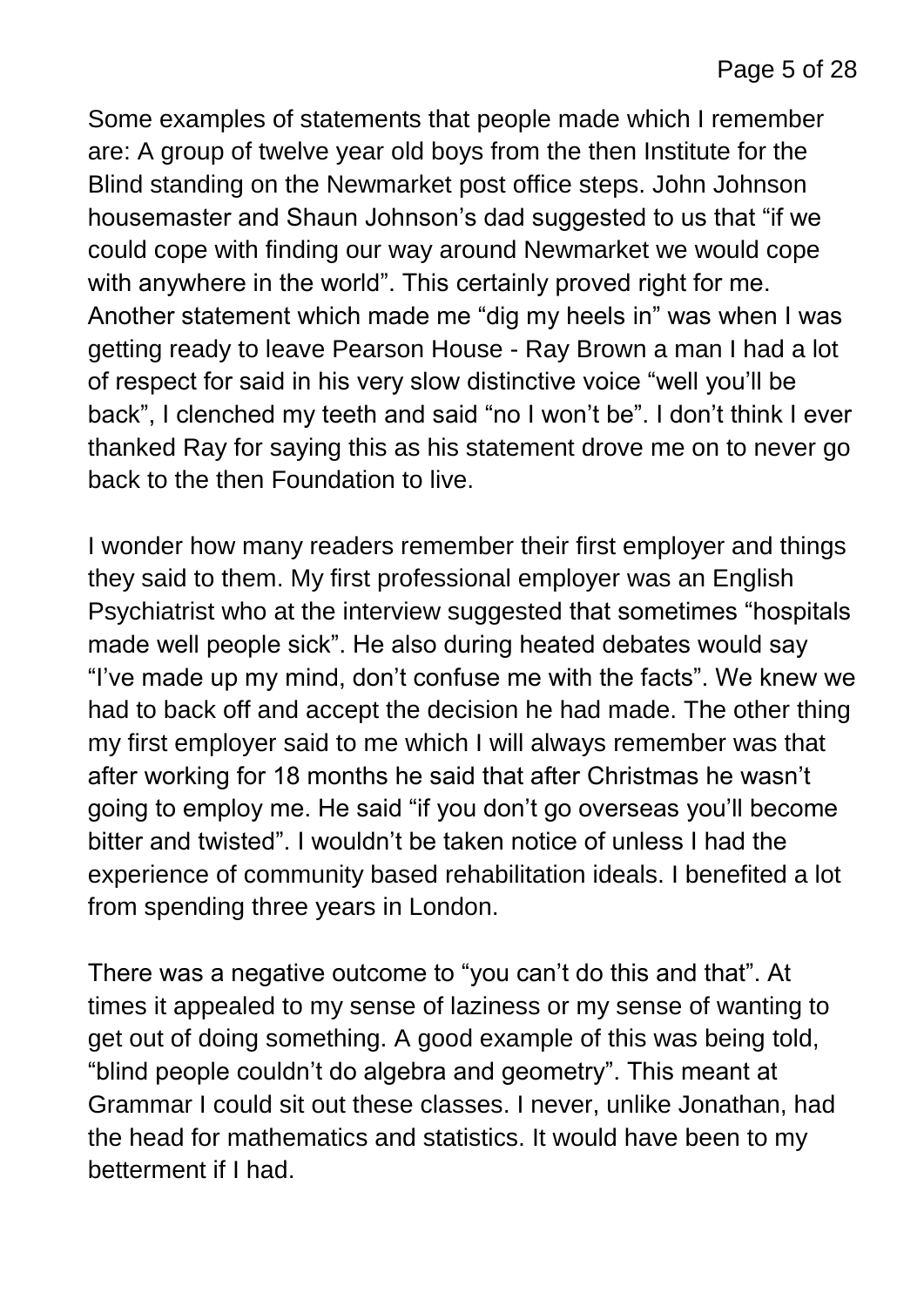I liked the fact that Jonathan didn't get in to the "blame game" when discussing this topic. I agree with him when he suggests this would be a good discussion to have at Blind Citizens NZ's Annual General Meeting and Conference.

One final piece of social legislation I want to make mention of and that is the "end of life" legislation. We must be vigilant about safeguards so that disabled people aren't bullied into this action. I was disappointed to hear that the Australian doctor who went overseas to take advantage of this legislation used blindness as a reason for not wanting to go on living. Some years ago I remember author Colleen McCullough suggesting that her loss of sight would mean she couldn't go on writing. My first thought was "hasn't she heard of adaptive technology".

I hope all readers will be warm over winter remember that there will be an extra \$20 a week for single people and \$31 for couples from 1 July to 30 September - this extra money is to assist with the extra costs of heating

## **Important Lessons from our History From Jonathan Godfrey, National President**

I attended the Auckland Branch meeting on 9 June 2018 for the commemoration they had planned for a protest march held way back in 1978. That march up Auckland's Queen Street happened because a group of blind people felt that their dignity was being compromised by the actions of people who thought that they knew what was needed for blind people without fully engaging with the blind community.

The paternalistic attitudes of the day were clearly contradictory to the nothing about us, without us ideal that we say and hear a lot today.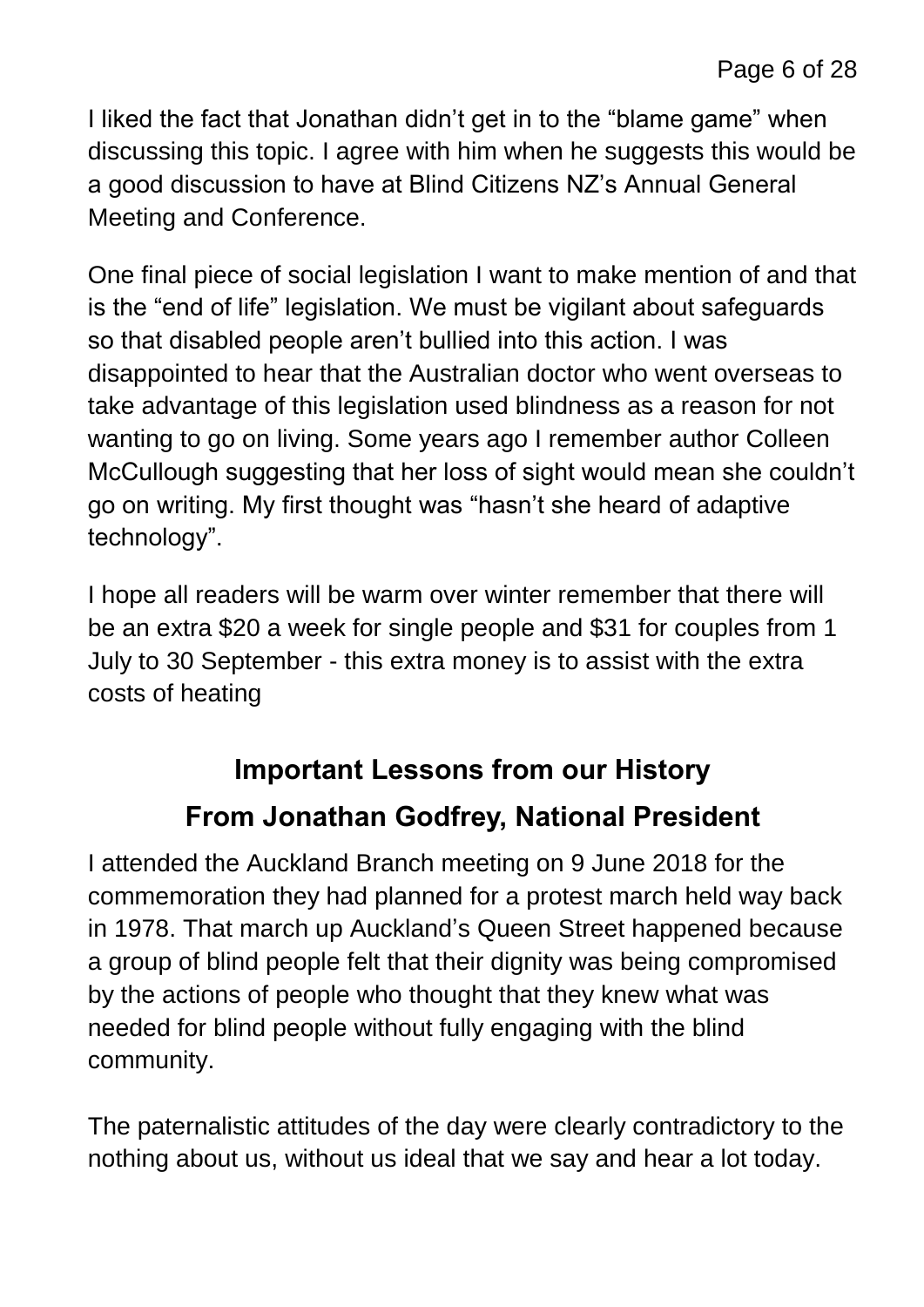The Auckland Branch committee had managed to get hold of the original Television New Zealand coverage of the march; first, the footage used as part of the standard news bulletin, and second, the 22-minute coverage that aired on a show called Dateline Monday. Yes, the footage shows some people I've known well for a number of years in a much younger form, but it also allowed me to hear the voice of Terry Small who was the National President of our organisation in 1978.

Attendance at the event allowed me to talk with people who went on the march, and to talk to others both at the event and beforehand, to get more of a sense of what was going on. In preparation for my trip, I read through the relevant sections of Quest for Equity, and found that there was so much more I wanted to learn than I read in that excellent history of the first fifty years of Blind Citizens NZ. You can get a copy of Quest for Equity from National Office or on talking book from the library.

I learned for example that in 1978 our organisation had 1,500 members, being approximately 30% of the Blind Foundation's membership. For one reason or another, we can't boast that sort of membership today, and in part I suspect that is a reflection of how much has changed since then and that for many of us, life has a great deal more to offer today than it did back then. Or at least, that is what many people in our community believe anyway. Obviously, there is a sense that there is still more that could be improved so that the young blind people of today, and those to come along, can grow up in a world that is better than the one many of us have to fight with today. That is evident to me because blind people keep coming together at Blind Citizens NZ events to share ideas, aspirations, solutions, a laugh or two, and perhaps like me, a sense of belonging.

I had a great time talking with blind people about the past; a past that for me doesn't really have a sense of reality because I was only a kid when those momentous events were unfolding.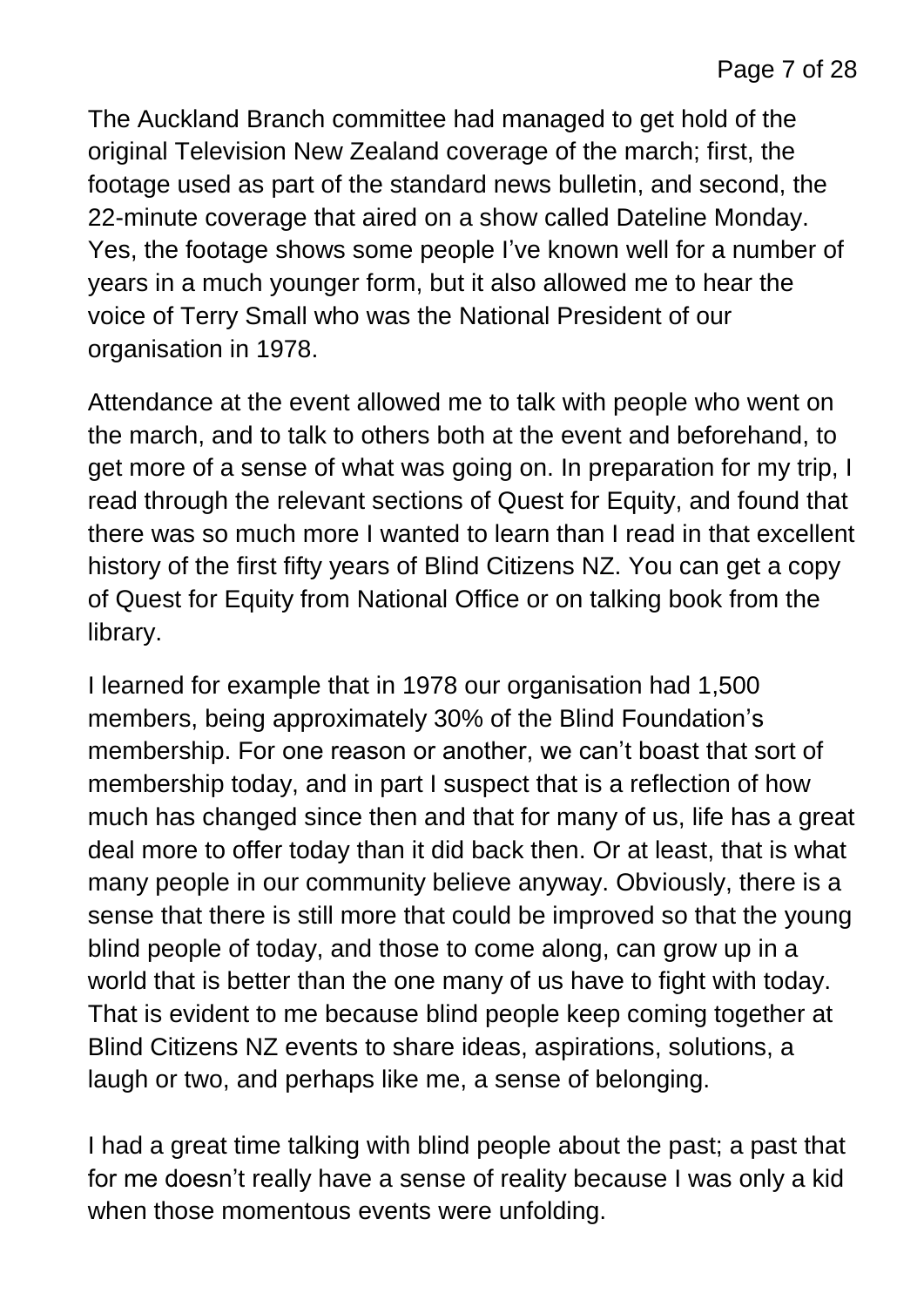I grew up in a world that had in part been created by the Terry Smalls, the Cyril Whites, and the numerous stalwarts of our community who are no longer with us to share their wisdom with me. I can re-read their words in Quest for Equity or learn of the events from those people around us that did meet them, learn from them, and carry on the legacy that they left for us. By engaging in events that remind us of our past, I can also see what makes today no different from 1978. The issues of the day have changed in the detail, but not so much in principle. Blind Citizens NZ, or the Association as it was known back then existed for the same reasons as we are here for now; in our modern language we say that Blind Citizens NZ exists to give voice to the aspirations and life experiences of blind, deafblind and visionimpaired New Zealanders. Those forty or so blind people and their supporters who marched up Queen Street wanted a world which would embrace the vision, blind, deafblind and vision-impaired people live the life they choose.

Before I had that excellent chance to engage with members in small groups, I was invited to speak with the branch's members as part of their general meeting. I was able to voice my concerns about the challenges our organisation is facing.

The workload is increasing because our advice, our informed opinion, and our collective aspirations for a better New Zealand are being increasingly recognised as adding value to the discussions being held before decisions are made. We repeatedly provide representatives that can articulate the needs and aspirations of our community. But we are also becoming victims of our own success. The opportunities to work with Government officials exist and are growing because of the great work done by our representatives in developing the Disability Action Plan 2014-2018, the NZ Disability Strategy 2016- 2026, and the work done on monitoring New Zealand's progress against the UN Convention, to name just three exercises.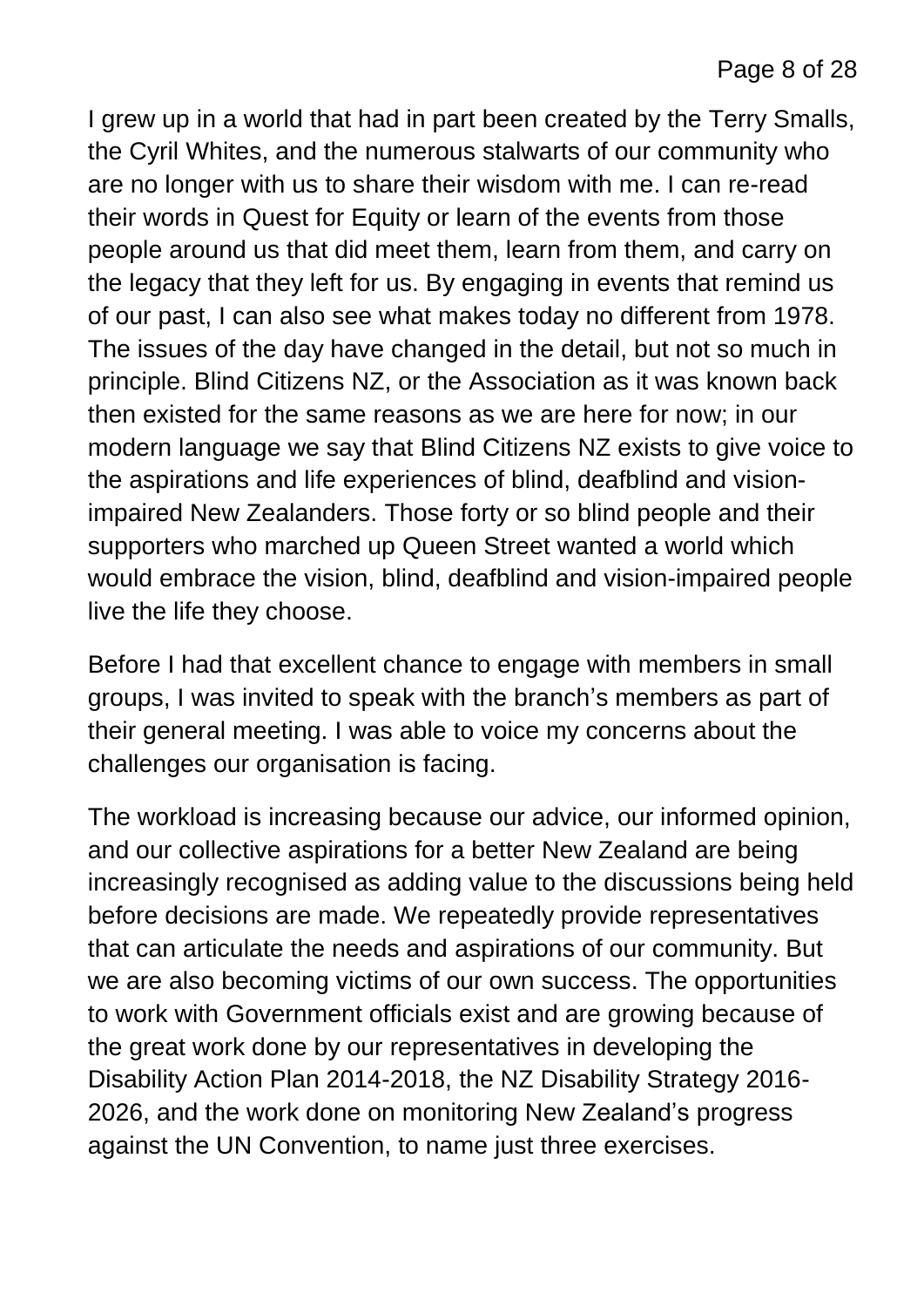In recent months, our work within and for the DPO Coalition with respect to the UN Committee's evaluation of New Zealand and the list of Issues that were subsequently released in March this year show me, and I hope you as you read this column, that what we do really has value to New Zealand, not just the blind people living here. I can tell you that we get the verbal accolades due to us for our work, both as individuals and as an organisation.

I was asked by a longstanding member of Blind Citizens NZ at the Auckland Branch meeting if we were getting the financial support we needed, and I had to say that in my opinion the answer is no. I acknowledge that the funding we receive from the Blind Foundation has increased more than inflation in the last few years, and for that I say a public thank you. I've already noted the increasing workload being put on us from Government though. I note that in most situations, our representatives do receive a meeting fee for their time and expertise. In all but a very small number of situations, the cost of getting to those meetings are recovered. I now stand very firm on the idea that if people want the skills our representatives bring to discussions they must also understand that there is a cost for doing so.

As part of our funding contract with the Blind Foundation, we have committed to providing representatives for discussions about the services we receive. I'm totally confident that we will have no trouble finding high-quality representatives when the opportunities arise. In a way, the Blind Foundation has made sure that by providing us with substantial financial support, that we will be there with an informed opinion to share. The same can't be said for Government though. At present, there is no direct financial support to help us exist as an organisation, an organisation that is ready to rise to the challenges being put in front of us to help develop the solutions which will make NZ a better place for disabled people. Government has already benefitted substantially from the work done by our organisation in the past.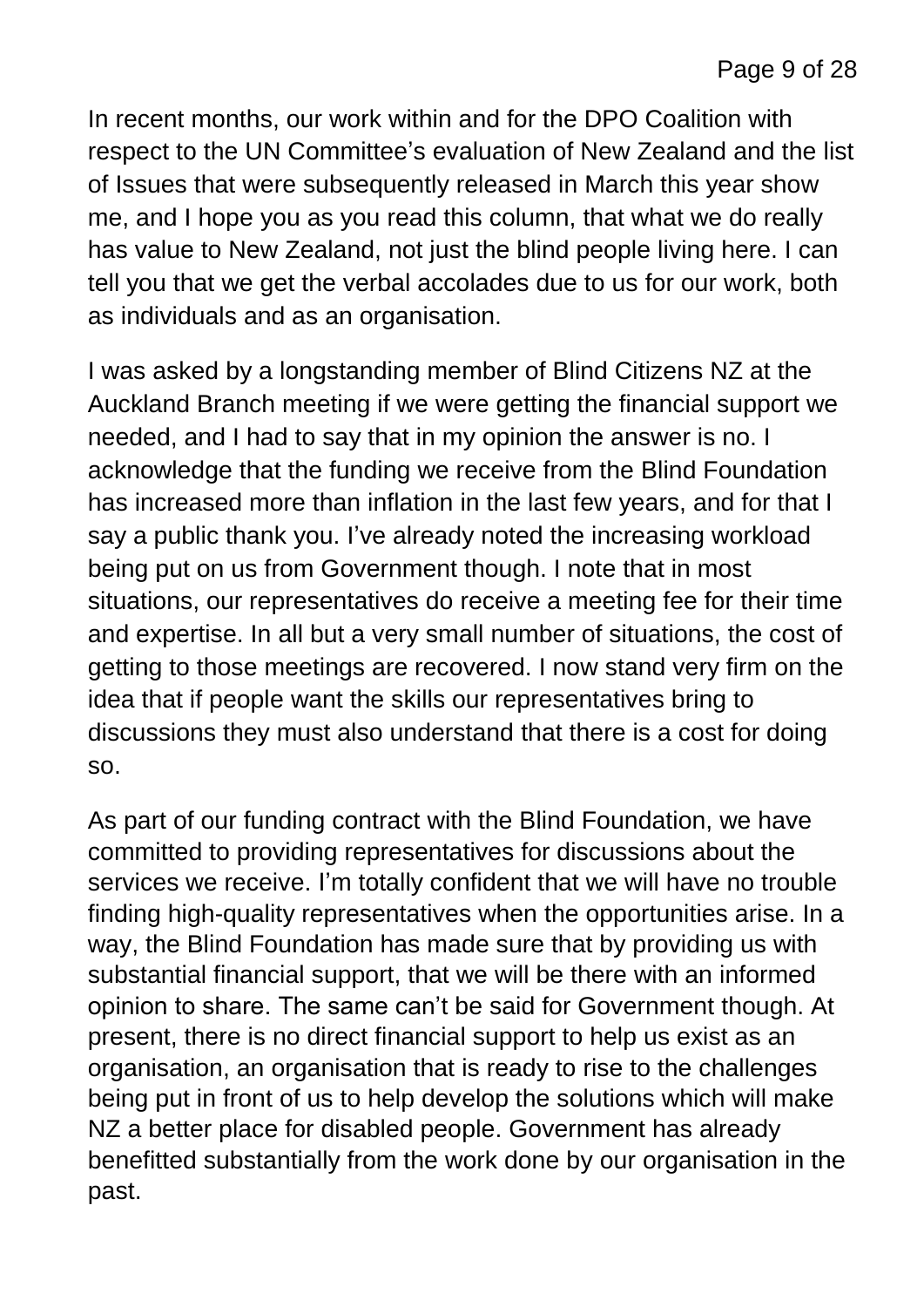I suggest that if Government seriously values the voice of disabled people by way of their representative organisations (Articles 4.3 and 33 of the UN Convention) and wants us to continue that work, then we need to get talking about supporting the things we do that make Blind Citizens NZ what it is today, and what we need to become in future.

I have no doubt that our organisation needs to evolve because the world around is evolving. We also need to keep reminding ourselves of what it is we need now and aspire to for our futures. We need to dare to dream, just like the young blind mother of two in the Dateline Monday item who said she wanted to read magazines. In the end, her dream of magazines became a reality, because our organisation exists, and a group of committed blind people joined together to start the magazine service that was later passed over to the Blind Foundation's Library Service to run.

My visit to Auckland Branch has ended up being so much more than just a lesson in history. I keep asking myself if Terry Small and Cyril White would have been proud of the work that followed once they passed the reins over to others. I really do think so. Would they be proud of what the organisation they helped create became in the last forty years? I reckon they would, because they would see that we are still doing what they stood for - Blind people speaking for ourselves.

#### **Letter to the Editor - From Elmer Curry**

**Editor's note to readers:** I commented in my editorial about the National President's contribution in March. Elmer Curry's letter to the editor responds in part to that contribution and expresses a different view to mine. He also comments about space taken up on Focus to publicise the annual election, as well as the Governance Review Panel and the work of Board Member Geraldine Glanville. We have diversity of opinion in our organisation and I value the expression of these differences: I urge contributors to "play the ball not the ball carrier".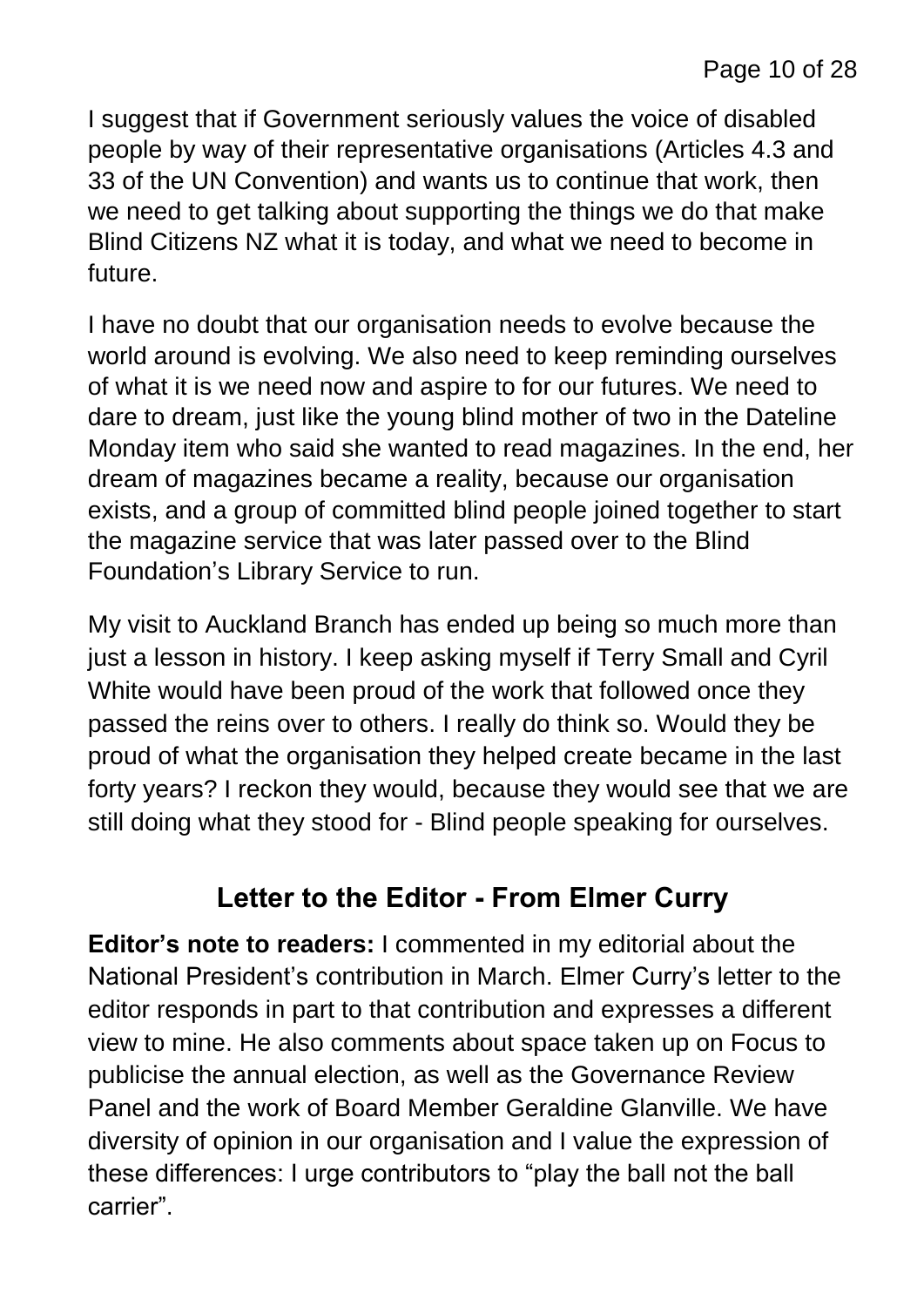Now read on for Elmer Curry's contribution…

You can't, quite correct, you can't, say and do what you like Jonathan, without a heck of a lot of assistance. You can't so just accept that the people who say that are only thinking of your best interests. Ignorant as they might be, it is their view as sighted people who close their eyes and trip over their feet. You have achieved what you have, but why waste all that space in our magazine telling us all, who are blind, that you have a personal problem with what people tell you. There are numerous blind folk out there who have also achieved. No, not in the academic field but in other ways and were possibly told the same as you, but got on with it. I think we blind people understand where you are coming from.

I believe our magazine wastes too much space with your sort of editorial and all the information that is given out so regularly about elections. Surely if we were told there were vacancies here or there, and if one is interested, then applying to head office for further information would be enough. It would save a lot of space and then there would be place for you to tell us of what the Association is doing. I believe as an Association we only represent a very small number of the overall Blindness membership. The magazine could be used as a stimulus if it were more informative as to what is being done. So many non-members ask what does the Association do. Here is our chance to tell them and maybe they will become more interested.

I congratulate Geraldine and her group for putting together all that they have re changing our constitution. I am in awe of that sort of person because I find it difficult to concentrate when reading it, let alone being able to put it all together…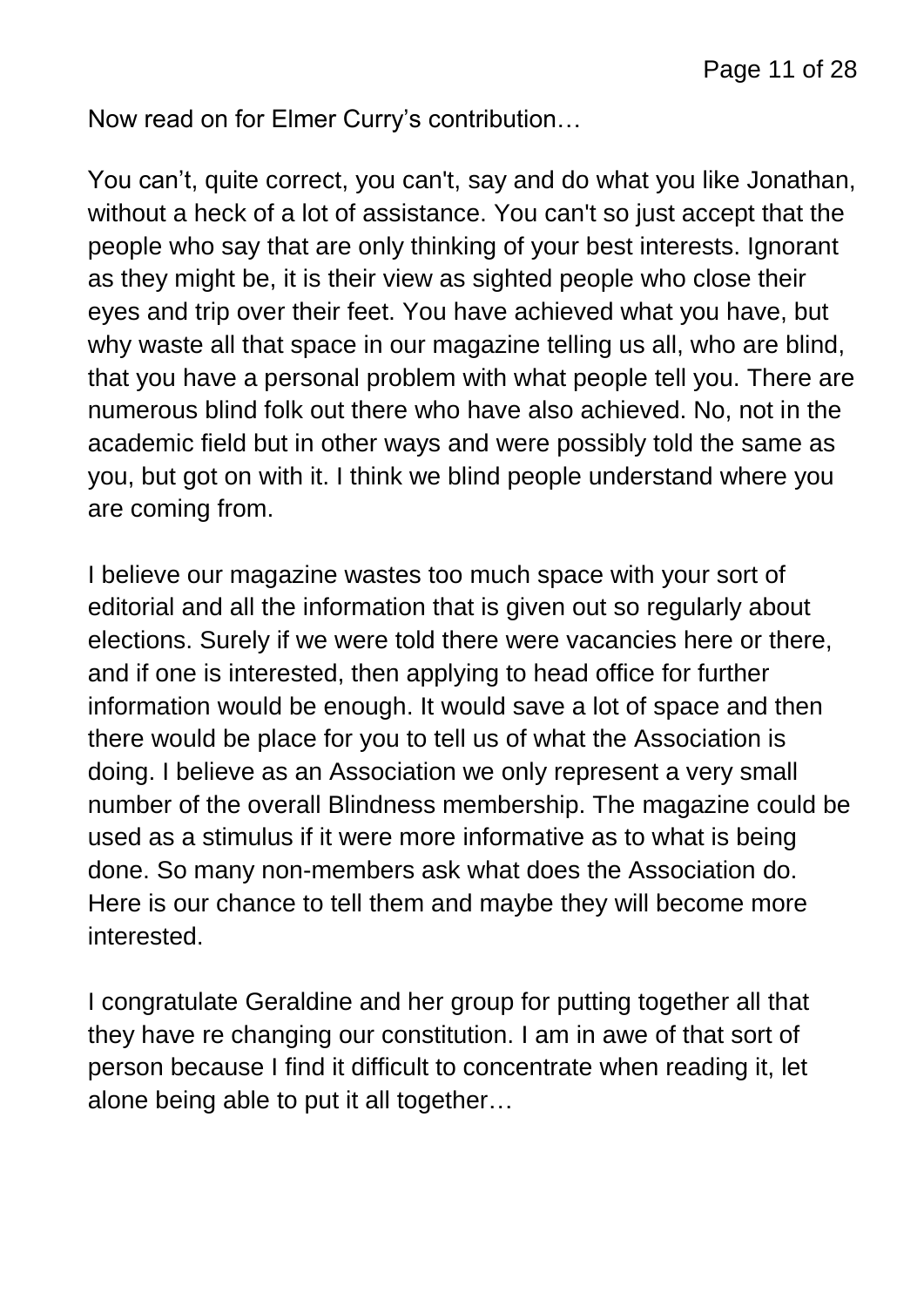# **Experiencing a Whole New World From Hannah Pascoe**

It's taken me a few years to truly comprehend the challenges I face on a day to day basis. I like to think I take everything on with optimism and willingness to have a go. Right from losing the remaining vision I grew up with, I refused to give up just because I couldn't see. Well as difficult as it was, my unconscious refused to let me give up and so I pushed forward to get past the initial stages of living as a fully blind individual. A big part of that was having so many other people to look up to and the support of many from Whanau, friends, Mahi to other members in the Southland blind, and sporting communities. Receiving my first guide dog was the icing on the cake – thanks sweet Cora dog.

Another part which has now become a massive part of my life is keeping fit. It started as just a 20 minute run on the treadmill to run out day to day frustrations and after a while it started to become enjoyable. Following one opportunity after another I decided that since I could endure blindness, I could endure a marathon too and have now completed 16 to date. These included the New York Marathon which were my first and second. Running really gave me a new appreciation for life and I loved the freedom the road gave me. One highlight was running 2km free of the tether during the Queenstown marathon. I remember passing runners who had no idea I was running blind. For one moment, I was just another runner and no different from anyone else slogging it to the end.

Because of the confidence and freedom running gave me, I had a great idea that since I could learn to run marathons, I could learn to swim again too in order to complete a triathlon. It's where I realised wanting something isn't as easy as just making up your mind. I underestimated what the challenges of learning to swim again involved. I then begun to truly appreciate what it meant to be blind.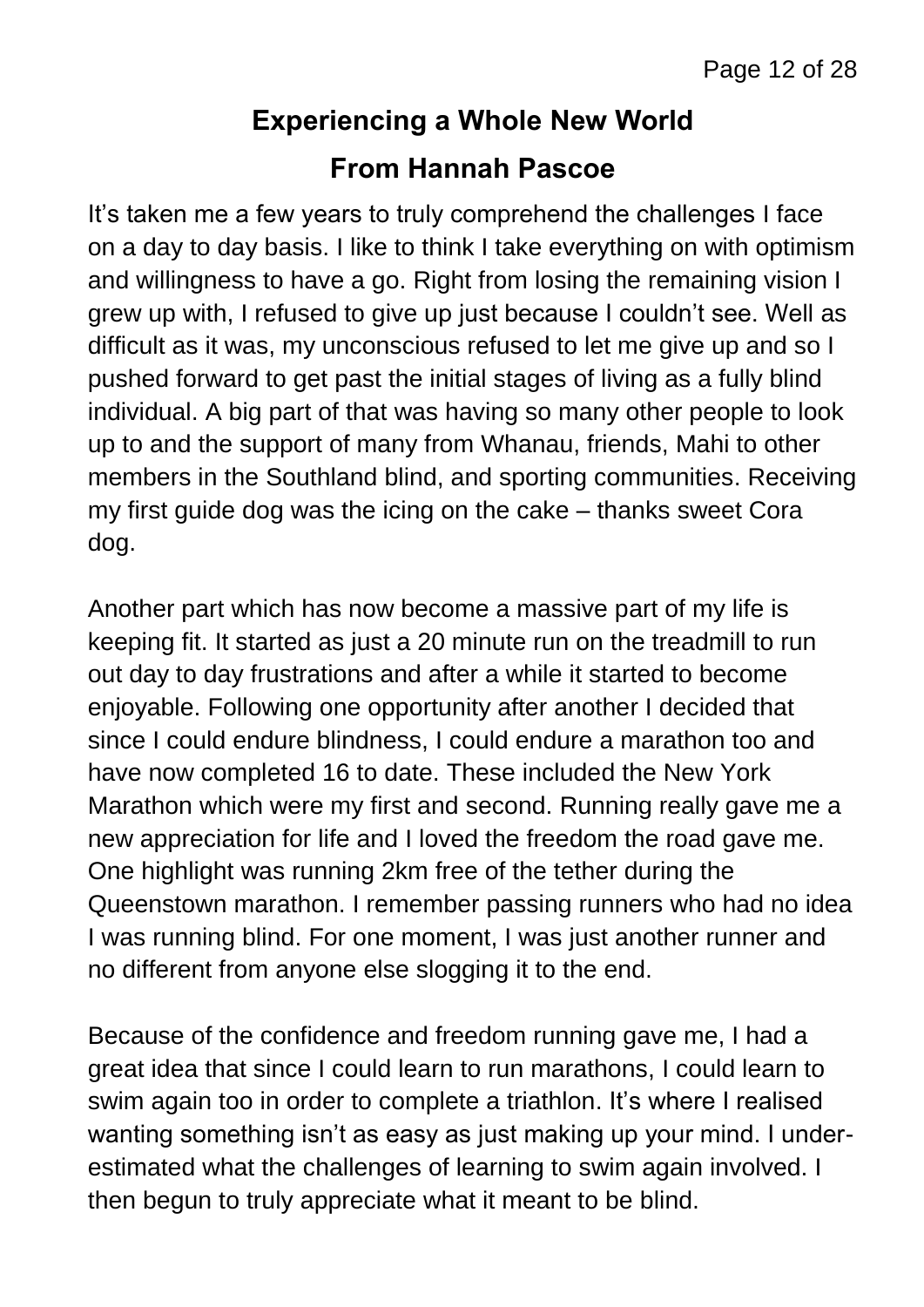Yes I could swim as a sighted kid but swimming blind was a completely new ball game from technique to actually swimming straight and in the open water with no lanes to boot. Thankfully with some creative teaching and research we came up with some strategies and with amazing support, completed two Challenge Wanaka half Ironman events consisting of a 1.9km open-water swim, 90km tandem ride and a 21.1km off road run.

What sets someone who is blind apart from someone who isn't? From completing all this, I've learned that planning is everything and the relationships we build with people is crucial. We don't have the luxury of chucking on our shoes or pumping our tyres then taking off whenever we feel like it. We have to think about weather, bus timetables and other people's schedules. How long it will take to get somewhere, knowing where we are going, navigation and the time it will take to get it all done. The realistic fact is organisation and people play a massive part in helping us to live full and happy lives so it's important to me to appreciate every person that comes into our lives.

Going for a run or tandem ride these days is like going on a big gossip session. On one marathon occasion in Christchurch, I had a guide who had never met a blind person before so was nervous – naturally. What started out as a sighted person guiding a blind person finished as two equal runners crossing the finish line together and his perception changed forever. Last year, a friend had a go at piloting the tandem and found herself elated after 60km of bunch riding. On her second ride she piloted a 240km charity bunch ride – the very next week from Queenstown to Invercargill to help raise funds for the Lakes District rescue Helicopter, and those are just two examples. I have a book full.

I think of it as doing a small part for our community – educating one person at a time to change perceptions to bridge the gap between able and disabled and bring us closer together.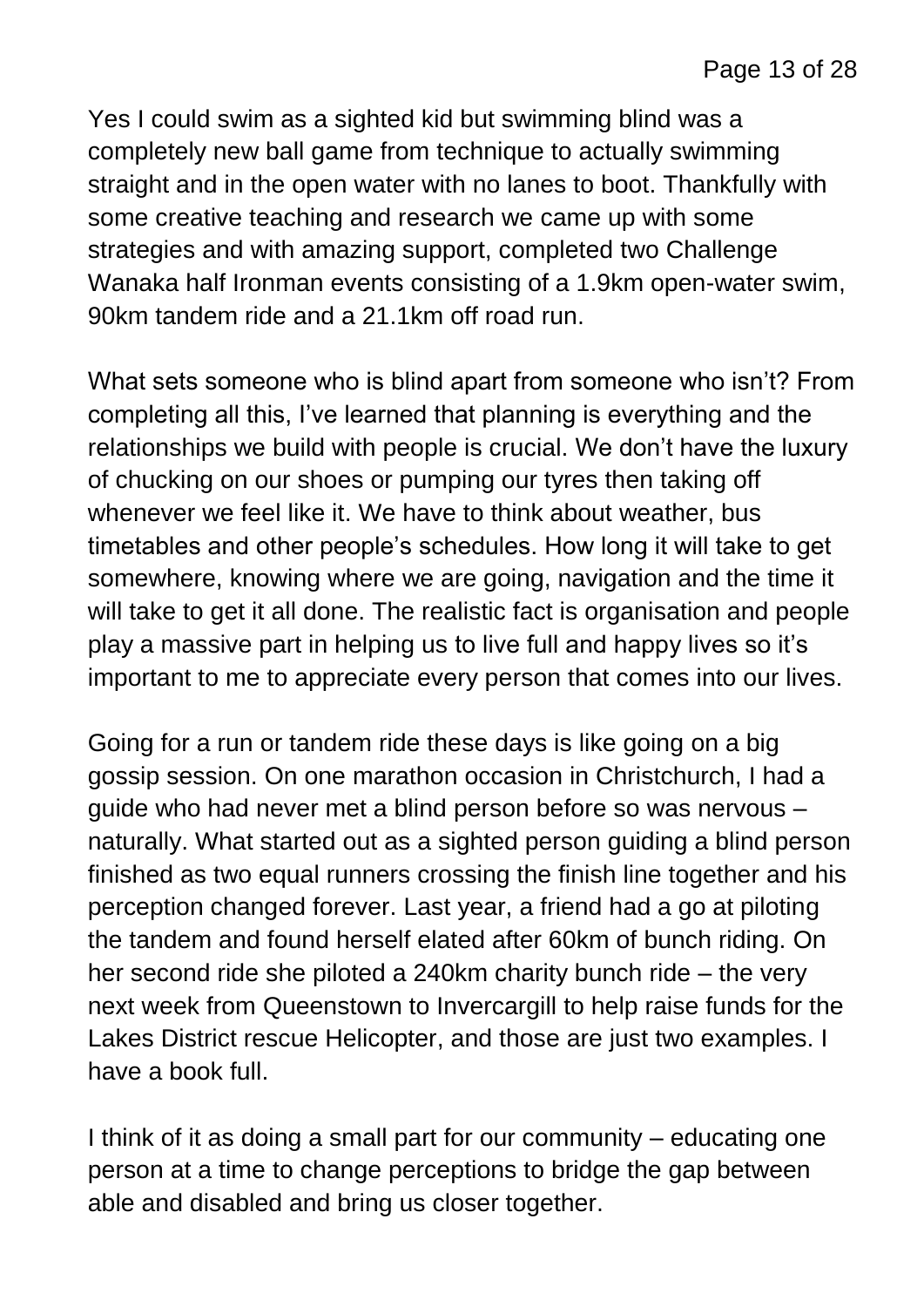So given all I have learned this far, I am now learning all about competitive racing and what it means to be in high performance as a blind athlete. I recently returned from the World Para Track Champs in Rio de Janeiro coming fifth in pursuiting and match racing. It was a completely unique experience being in such an environment where it's all about winning and not just participating. It's where I learned another piece about managing blindness. As I am so used to having my independence, it felt strange having it taken away given we were in a foreign non-English speaking country in a performance capacity. Nevertheless it was one unforgettable experience and I look forward to smashing this too. All going well, claim a medal at the end of it.

There will always be a new challenge to face. The key is how you accept that challenge which is where I'm at in my own journey. Especially when it comes to challenges you don't see until it's in front of you. Sometimes it can be exciting and other times daunting but the important thing is to give it a go because you never know. 'The best is yet to come'.

**Editor Comment**: I welcome Hannah's contribution. Sometimes we who have been blind from birth aren't cognisant of the struggles of those who lose sight at a later stage of life, keep on keeping on. Hannah I will follow your career with great interest.

# **Armistice Day Coin – keep me, spend me, remember me Reserve Bank of New Zealand**

In October this year the Reserve Bank will issue a new colour circulating legal tender 50 cent coin to mark the centenary of Armistice Day. It will work with Blind Citizens NZ on how best to recognise the new coin so you can keep it and not spend it.

The coin will hold the same value as the standard 50 cent coin so you can use it as you would a normal 50-cent coin.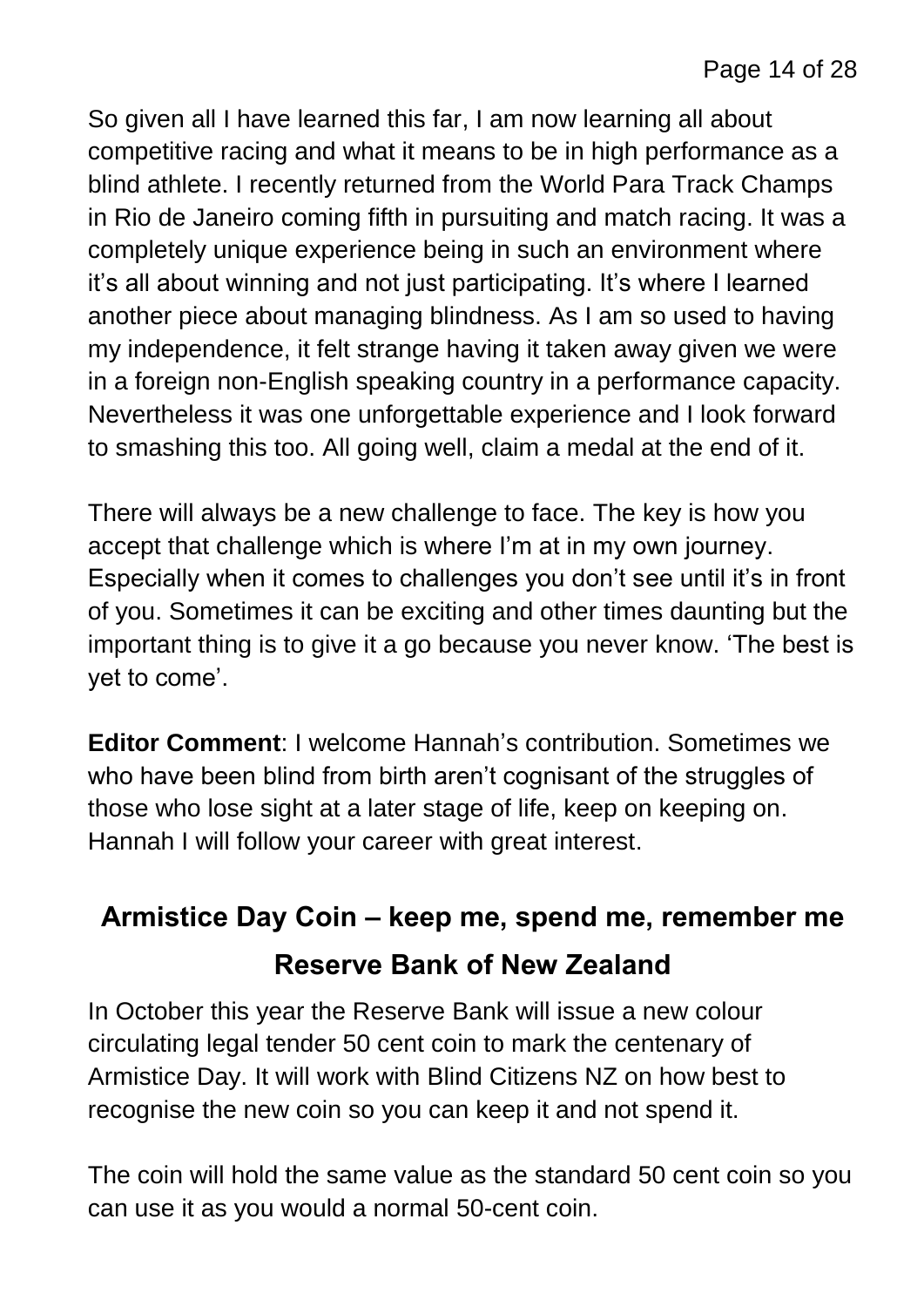This coin follows the ANZAC coin minted in 2015 to mark the centenary of New Zealand's efforts in WW1 and to support New Zealand's WW100 initiatives and events.

It does not replace the existing 50-cent coin. It will be accepted in coin and vending machines, and will be legal tender like all the coins minted by the Reserve Bank.

**The coin design and appearance:** The size and thickness of the coin is the same as the existing 50 Cent coin. The only change is to the face of the coin – the side where you would usually find an engraving of Captain Cook's ship, The Endeavour.

**Description**: Replacing The Endeavour on the face of the coin is the official RSA's red poppy. This colourful red poppy sits in a circle in the middle of the coin surrounded by a free formed green remembrance wreath that has incorporated the silver fern and koru as strong New Zealand elements. The printed silver ferns on the wreath represent the past, present, and future. They also reflect the three armed forces in New Zealand. In the outer circle, surrounding the poppy, there is an engraved silver fern on each side of the coin – these reflect New Zealand's national identify. An engraved koru pattern representing new beginnings sits at the top. Then at the bottom a commemorative ribbon with the years of the centenary 1918-2018 appear. Engraved around the outer edge of the face of the coin in upper case from left to right are the words "eleventh hour of the eleventh day of the eleventh month" with text "50 Cents" sitting across the bottom of the face of the coin. While the face of the coin is almost smooth, if you explore the centre of the coin where the poppy etc., sits in the circle, you may feel a slight variation in texture where the outside of the circle blends into the band that surrounds it.

A portrait of Her Majesty Queen Elizabeth II appears on the reverse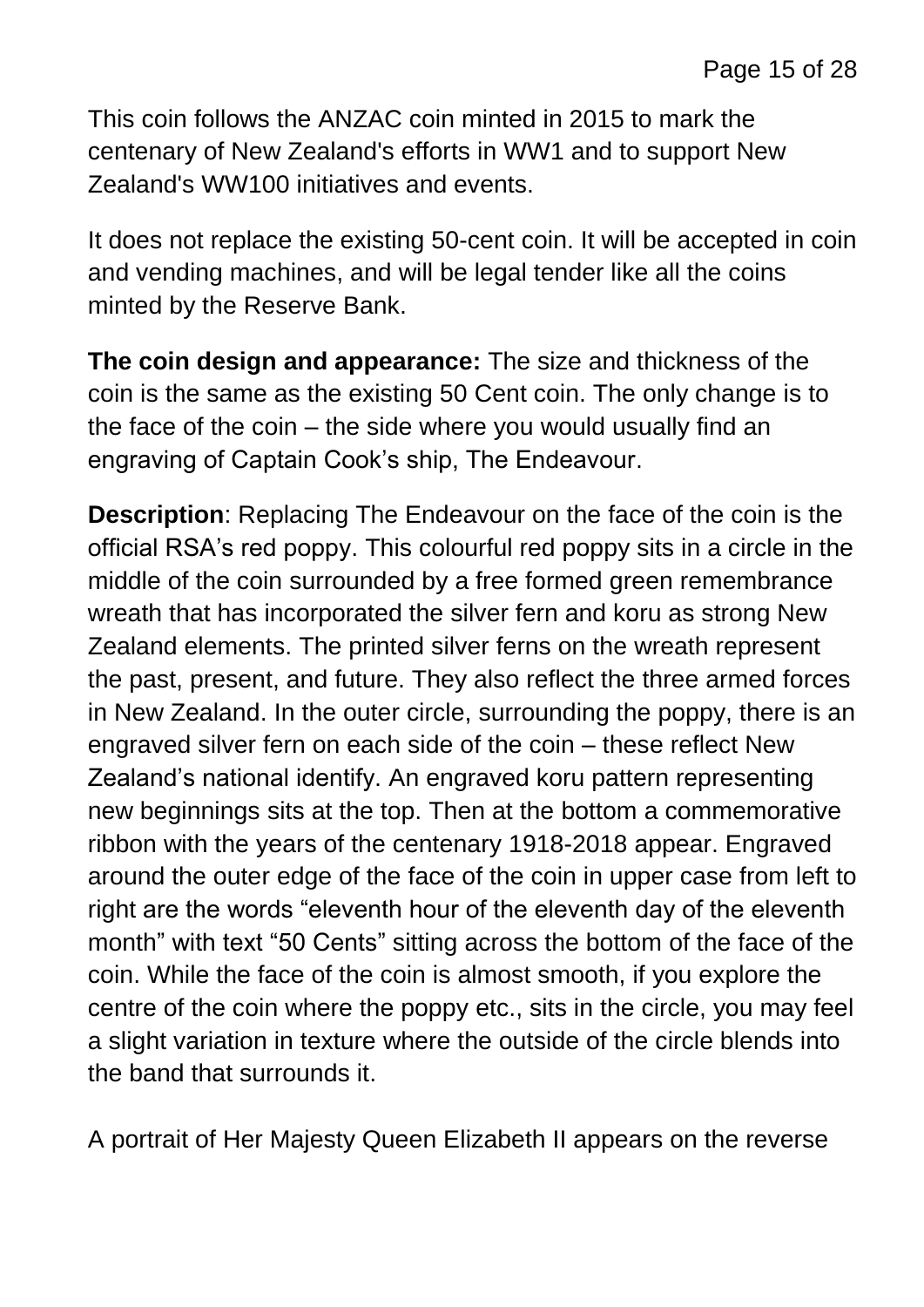**Coin availability:** The majority of the coins (approximately 1.6 million) will be released into circulation from 1 October 2018. The coins will be distributed to New Zealand retailers throughout the country.

To maximise the chance of receiving a coin, and to be fair to everyone, the coins will be divided between regions based on population. You may just get one in your change. The public and groups with a vested interest will be able to order a limited number of coins through the NZ Post website in the second half of the year.

Below in colour, is a photo of the commemorative coin.

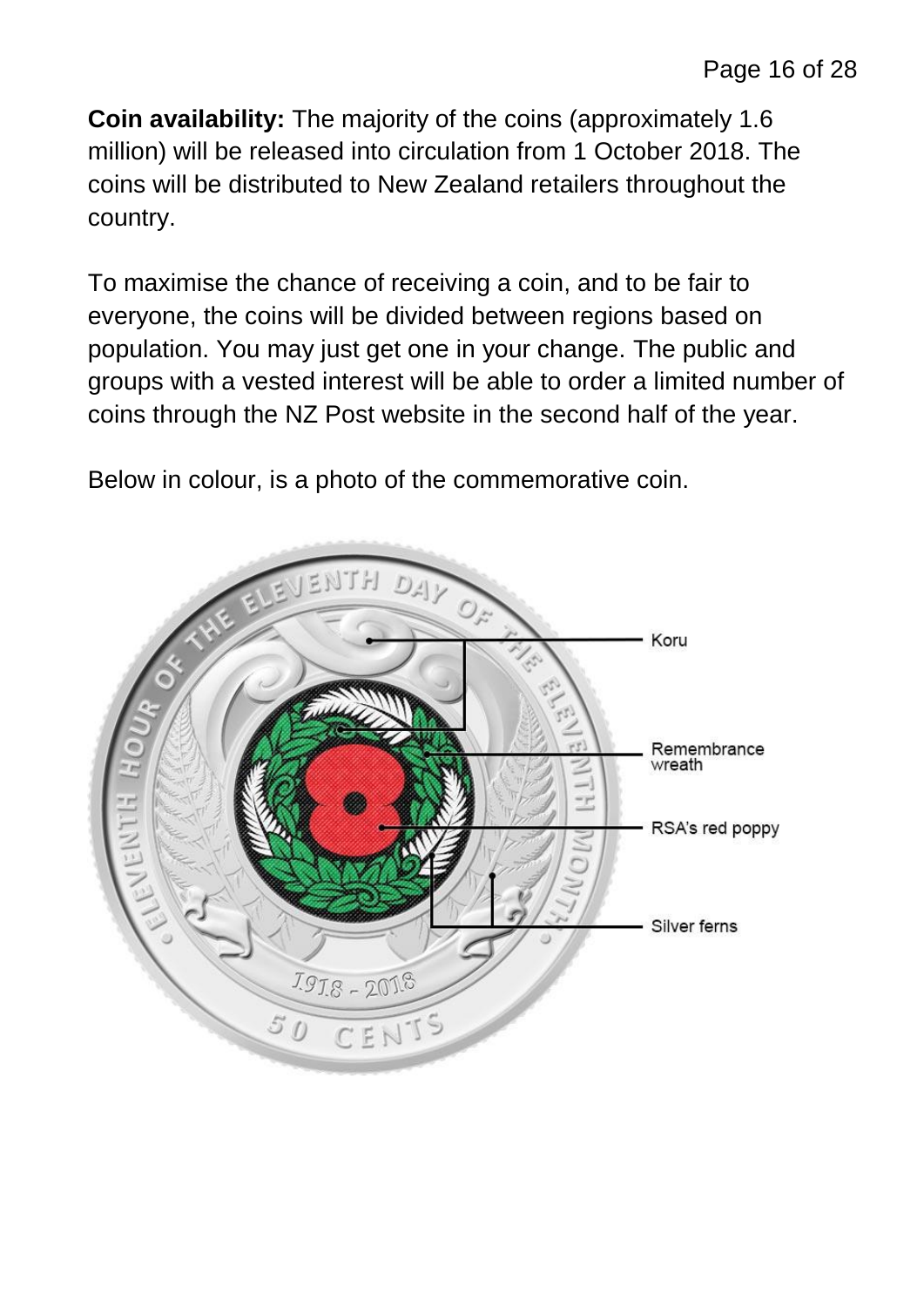# **Stay Informed by using the Blind Foundation's Telephone Information Service**

**Note to readers:** Blind Citizens NZ has a National Feedback Line on the Blind Foundation's Telephone Information Service. We utilise this as a way to share information about what we are doing, and to gather feedback from our members. This is a great way for anyone that does not have a computer or internet access to remain involved in our work. Our thanks to the Blind Foundation's Library and Studio team, in particular Geraldine Lewis and Joe Gilfillan for this article.

TIS – the Telephone Information Service – offers another option for people to access a huge quantity of information.

Users begin by calling either their local TIS number, or in some cases an 0800 number. TIS will then ask for a user number, and then a 5 digit PIN. Both of these can be set up by the Blind Foundation National Contact Centre – 0800 24 33 33.

Once logged on, users use their telephone keypads to choose from a variety of Menus to navigate their way to the info they want. In addition to accessing information, TIS also has a number of places where callers can leave messages for various people or groups. Organisations running elections or referenda can even use TIS as a Voting Booth.

As an example, the Main Menu offers Library information and book ordering options to people who press 1. TV watchers find programmes for all the channels listed in The Listener by pressing 2. Information about the Blind Foundation is under 3. Many regional groups have spaces on 4. Community Groups for Blind people – such as Blind Citizens NZ, Taaururangi and Kapo Maori Aotearoa are on 5. Community Information is under 6, Government information 7, and there are commercial services on 8.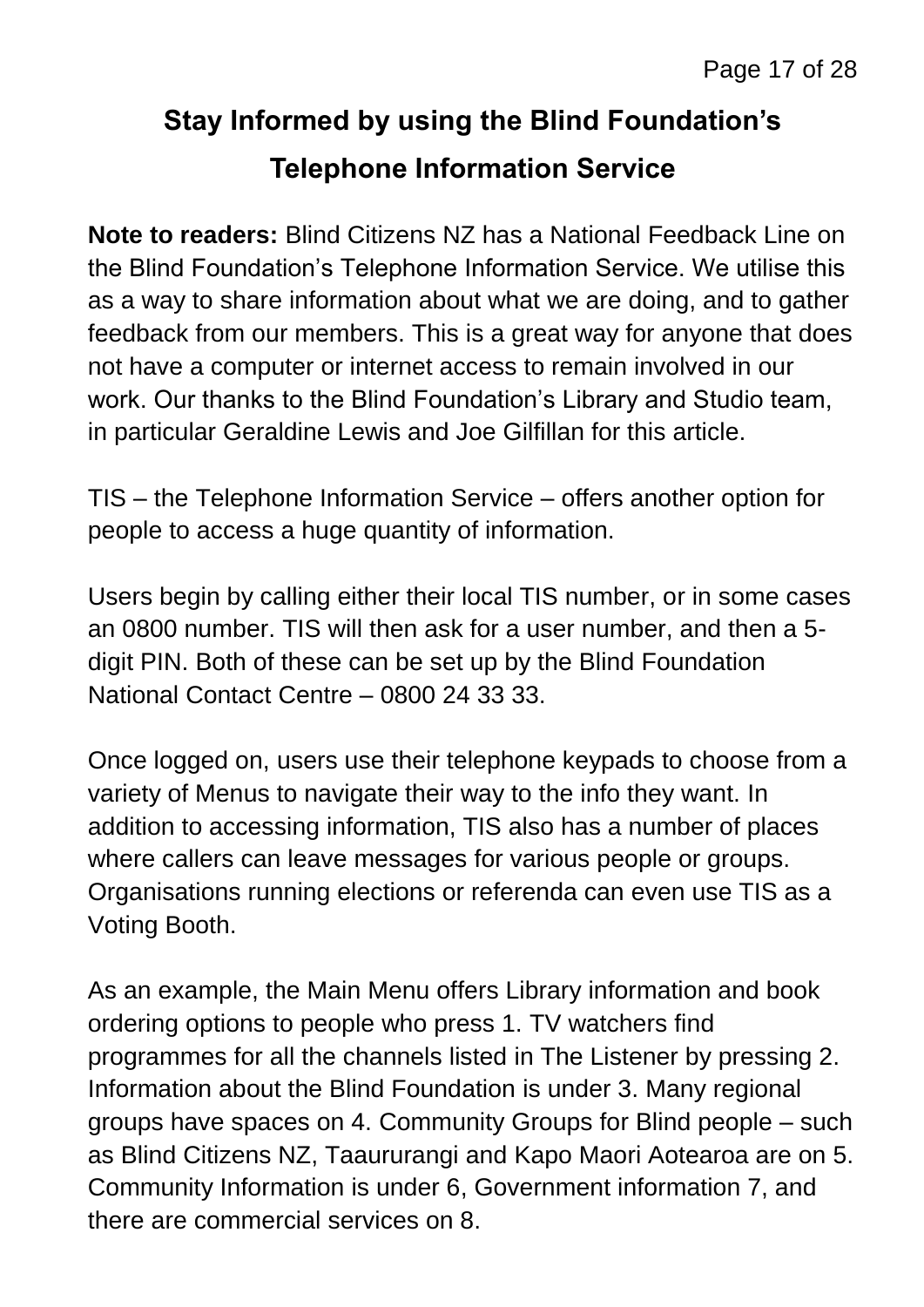Daily Papers from NZME and Stuff are updated early every morning in time for people to read at the start of their day if they choose option 9.

Once callers have made their choice from those 9 options, they are offered further choices that will lead them to the material they are interested in.

Much of the content on TIS is narrated by wonderful volunteers all around the country. There is also some material – such as the newspapers – which is synthesised, enabling it to be available much faster than were it to be narrated.

After using TIS a few times, it really does become very easy to find your way round, all controlled using the buttons on your telephone. And it's worth remembering callers can't 'break' TIS! If you push a wrong button, you just end up where you weren't expecting to be and simply push 0 to go back. And if you become terribly lost, just hang up and dial in again.

**Editor comment**: I, like many other blind members of Blind Citizens NZ have enjoyed TIS. I was the Wellington Branch's Feedback Coordinator in the early 1990's and have just recently assumed this mantle again. I believe TIS is a great feat of cooperation and coordination between Blind Citizens NZ and the Blind Foundation. One feature I use daily is being able to access directory service at no charge. When Telecom was privatised they made the statement that "they would love to offer blind people free access to directory service but couldn't find a way to do this." Clive Lansink called their bluff by saying and proving that this could be done. I am eternally grateful to Clive for this service. One other aspect which will always bring a smile even on the worst day is hearing Clive say "this option is not available".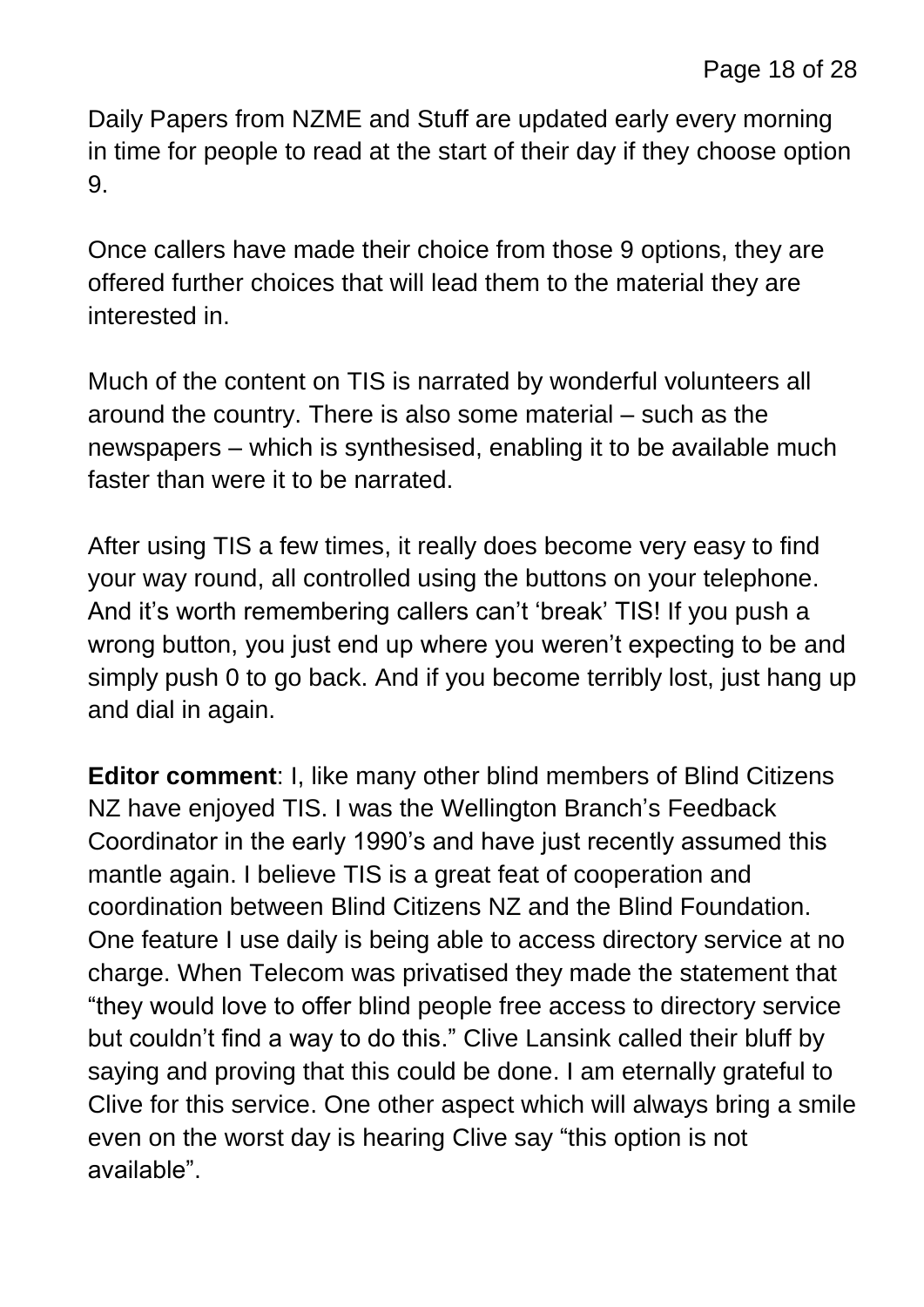# **2018 Annual General Meeting and Conference Raising Expectations: is blindness defining who we are? From Rose Wilkinson, Executive Officer**

Plans are progressing for this year's AGM and Conference at the Brentwood Hotel, Wellington, and we hope yours are too. We are in Wellington at the Brentwood Hotel for this year's three-day event (Friday 5 to Sunday 7 October). Registration forms are available from our National Office, website, branches or network coordinators. Updates regarding speakers and topics will be publicised via various organisational mechanisms during August.

If you will be a first-time attendee, you may be pleased to learn that following the success of last year's opportunity, the Board has once again decided to offer an **incentive for financial members who will be first-time attendees** i.e. financial assistance will be available. The number of members and the level of financial support will be determined by the Board once it knows the extent of interest.

The number of members and the level of financial support will be determined by the Board once it knows the extent of interest. If you will be a first-time attendee, you should submit your expression of interest to the Executive Officer Rose Wilkinson by 20 August 2018. Criteria set by the Board requires that you are a financial Ordinary (voting) Member of Blind Citizens NZ, that this will be your first time attending a national AGM and Conference, that you are interested in being part of this year's three-day event and can make a financial contribution. The extent of financial contributions is contingent on attending the three-day AGM and Conference on either a daily basis or staying at the Brentwood Hotel, and will be coordinated by the Executive Officer on the Board's behalf. If you will be a first-time attendee and plan on coming this year, then please **send your expression of interest to National Office** for the attention of the Executive Officer, via any of the following options: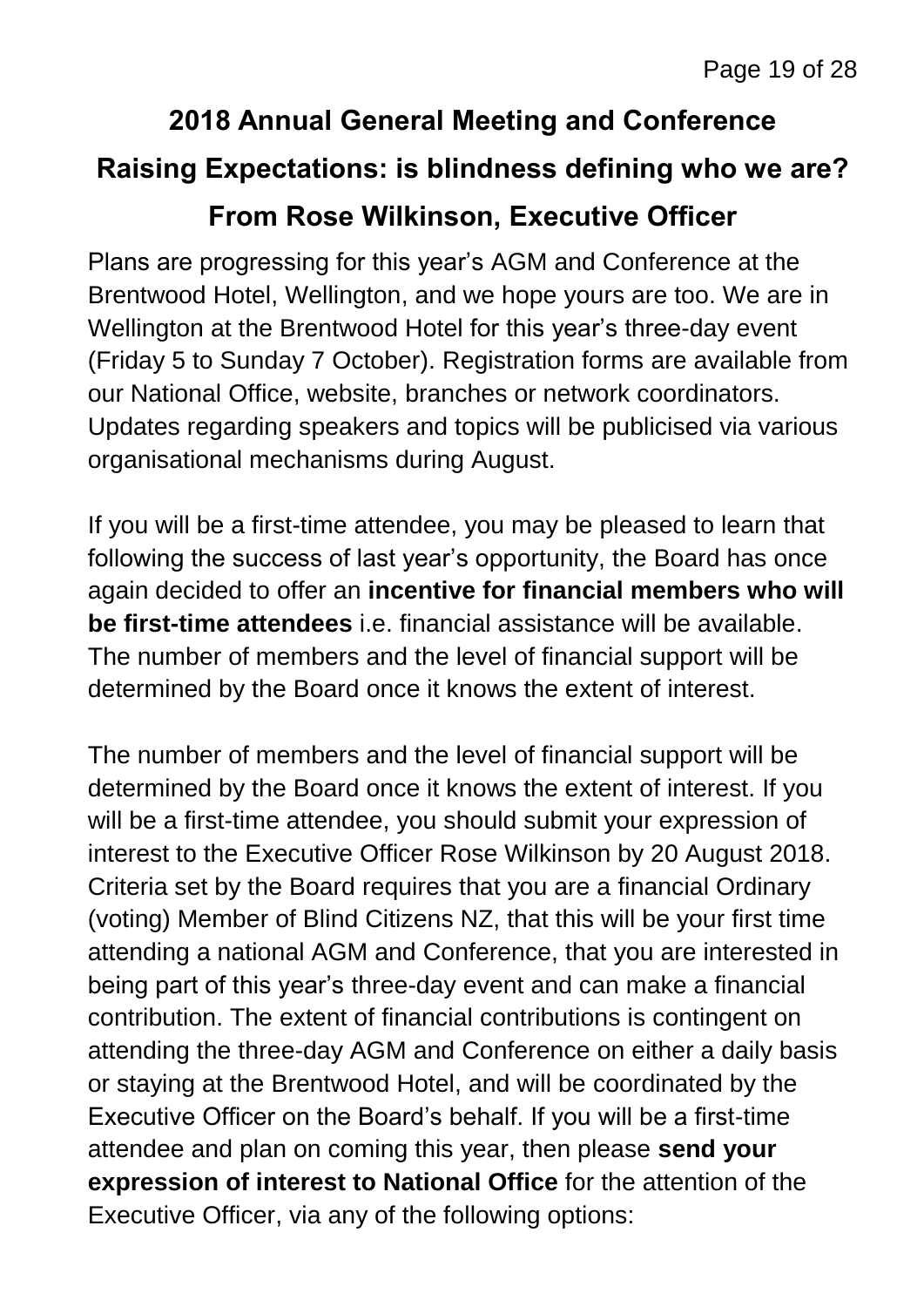- **Email**: [admin@abcnz.org.nz](mailto:admin@abcnz.org.nz) and put "first-time attendee" in the subject line;
- **Post**: PO Box 7144, Newtown, Wellington 6242;
- **Fax**: 04-389-0033

Additionally, to support members who want to come and to avoid you making a one-off large payment all at once, we once again offer a payment plan to suit your budget. This means you can make regular payments so that your time at the Brentwood hotel is paid for before the AGM and Conference starts on 5 October.

#### **Workbridge Council Representative**

We are calling for expressions of interest to fill our representative position on the Workbridge Council. The term of office is decided by the Board on a case-by-case basis commencing with a one-year term.

Interested, financial members should submit an expression of interest along with supporting information by 20 August 2018. Your extensive skills and expertise should include knowledge and understanding of the following:

- $\blacksquare$  the disability community in general;
- barriers to employment and the challenges experienced by blind and vision impaired job-seekers, and those in employment;
- vocational services and funding opportunities available for disabled job seekers and those in employment; and
- the UN Convention on the Rights of Persons with Disabilities.

Representing Blind Citizens NZ in this position will involves attending a minimum of three one-day meetings per year in Wellington actual costs are paid). If you are interested in finding more out about this representative position, please contact the Executive Officer Rose Wilkinson at National Office (contact details at the end of this Focus issue).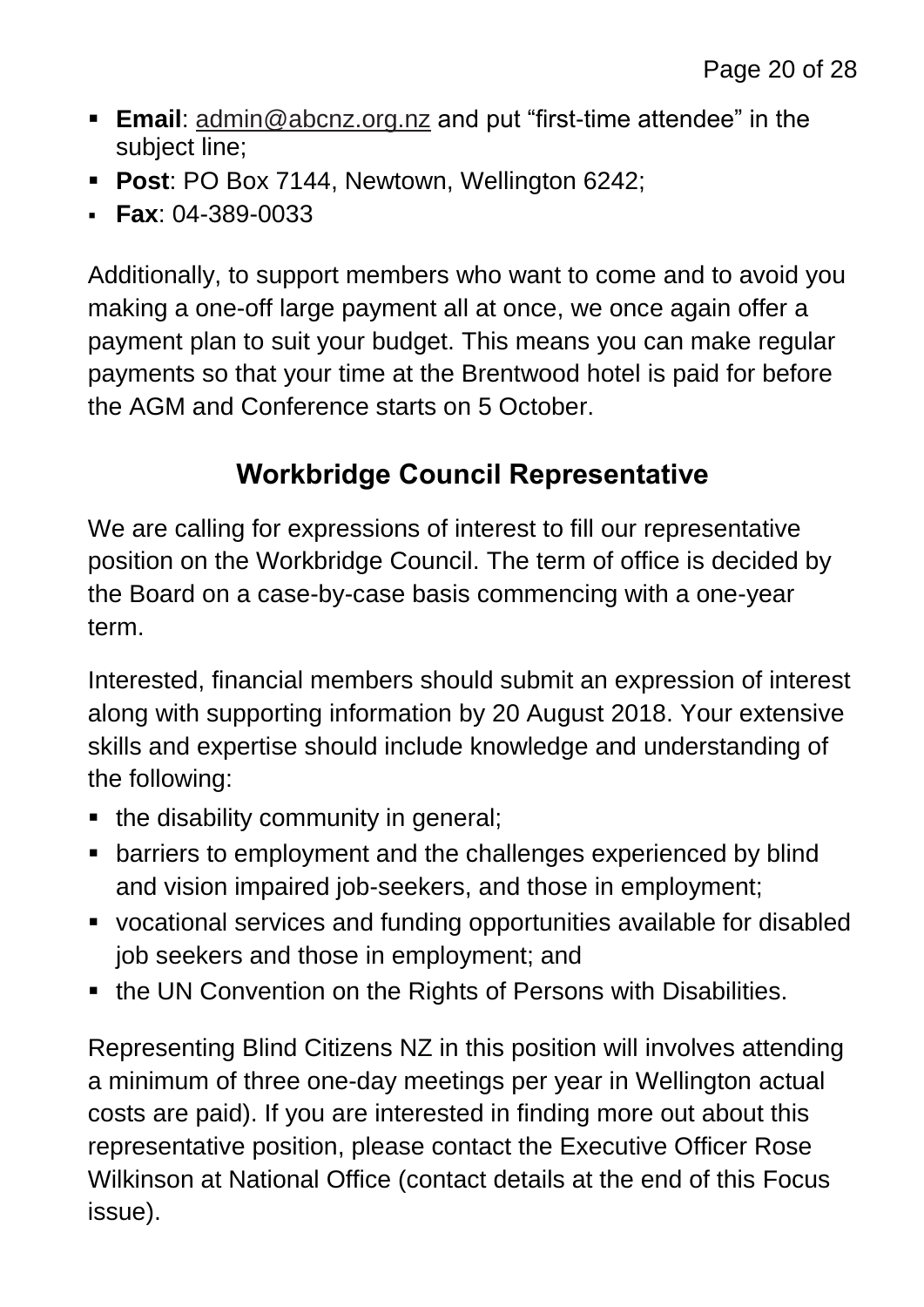Expressions of interest / applications should be received no later than 4pm, Monday 20 August 2018, for the attention of the Executive Officer via:

**Email**: [admin@abcnz.org.nz;](mailto:admin@abcnz.org.nz) or

**Post** to PO Box 7144, Newtown, Wellington 6242

## **Blind Citizens NZ Prestigious Awards Call for Nominations**

Nominations for the Beamish Memorial Award, and the Johnston Cup for Leadership are called for. Criteria for each of these awards are provided to guide your thinking towards making a nomination. For each award, only financial Ordinary (voting) Members of Blind Citizens NZ, branches, and the Board may make nominations. These should be sent to the National Office for the attention of the Executive Officer (details are located at the end of this Focus issue). The close of nominations is advised in conjunction with each of the two awards.

**Beamish Memorial Award**: The Beamish Memorial Award is the single most prestigious award that Blind Citizens NZ has the honour and privilege of bestowing on anyone within the organisation. It can only be awarded to an Ordinary Member of Blind Citizens NZ who has made an outstanding contribution to society in their particular field of service to the community. If you know of someone whose outstanding efforts you believe should be recognised, and they meet the criteria we hope you will take advantage of this opportunity. The name of the person you are nominating, their contact details, along with information and reasons in support of the nomination are needed. **Nominations close and must be received at Blind Citizens NZ's National Office by 4pm, Thursday 30 August 2018.**

**Johnston Cup for Leadership**: this award encourages and recognises leadership potential from amongst members of Blind Citizens NZ.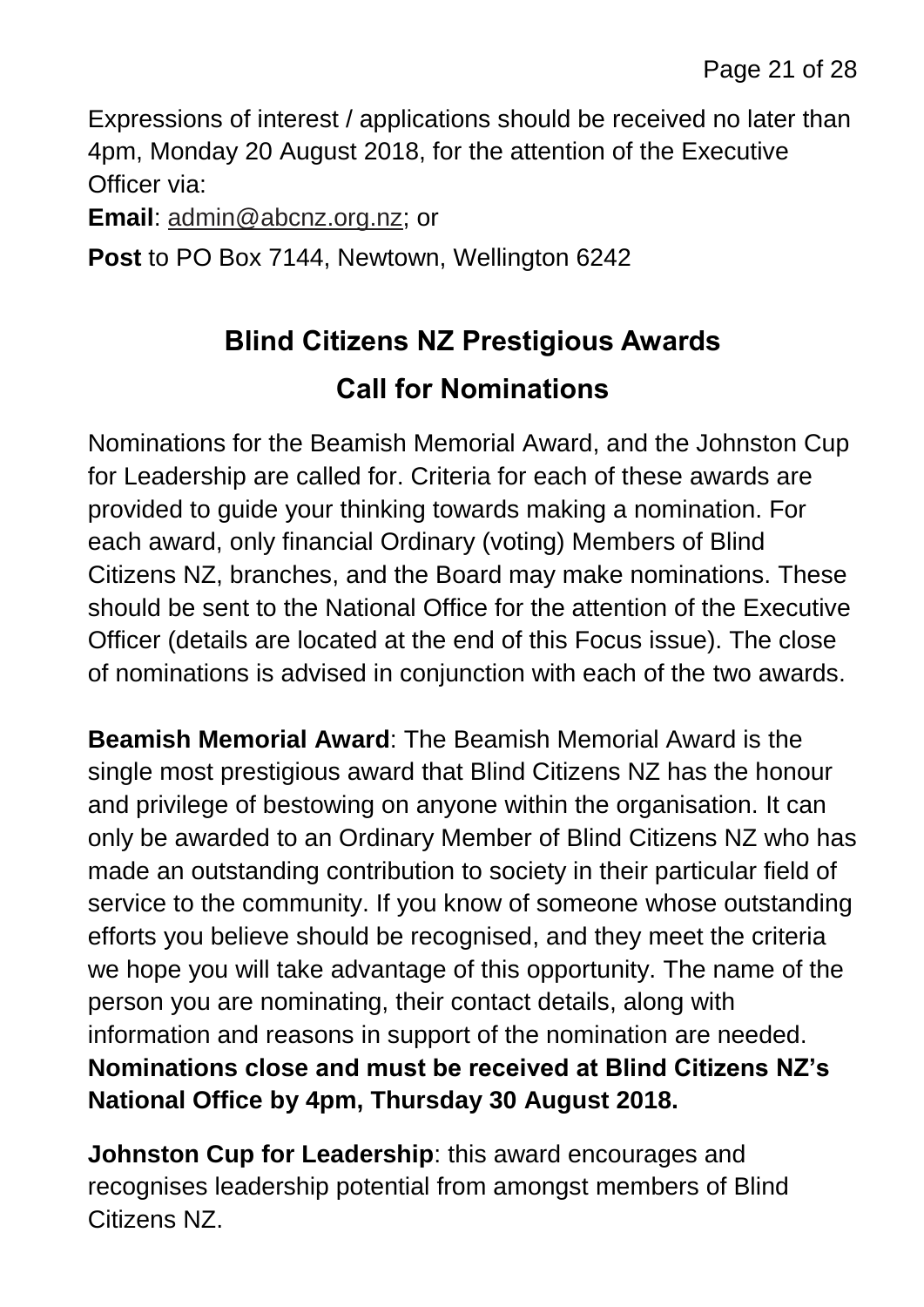The intent of this award is to encourage those with leadership potential to accept leadership responsibilities inside and outside the blindness community; and to develop an environment where they can be recognised for leadership in their field of endeavour.

There will be members of Blind Citizens NZ whose leadership potential has benefited the community through their efforts. Provided they are Ordinary (voting) Members of Blind Citizens NZ, and you believe they are worthy of being nominated for this award, all you need to do is to let the Board know. Information in support of the nomination is required. Nominations must be received at National Office by **4pm, Wednesday 22 August 2018**. Contact details for national office are located at the end of this publication.

# **Blind Citizens NZ 2018 Scheduled Election Rose Wilkinson, Returning Officer**

This is the final reminder about this year's scheduled election. Positions that fall due this year include World Blind Union Representative (held by Paula Waby), and three Member-at-Large positions (held by Andrea Courtney, Murray Peat, and Daniel Phillips). Of note is that:

- people currently in each of these positions are eligible for reelection;
- $\blacksquare$  the term of office for all positions is two years;
- successful candidates will commence their term immediately following the conclusion of this year's Annual General Meeting and Conference;
- $\blacksquare$  the election for all four positions happens at the same time, by a ballot of all eligible Ordinary (voting) Members;
- nomination forms and / or email nomination procedures are available upon request from National Office.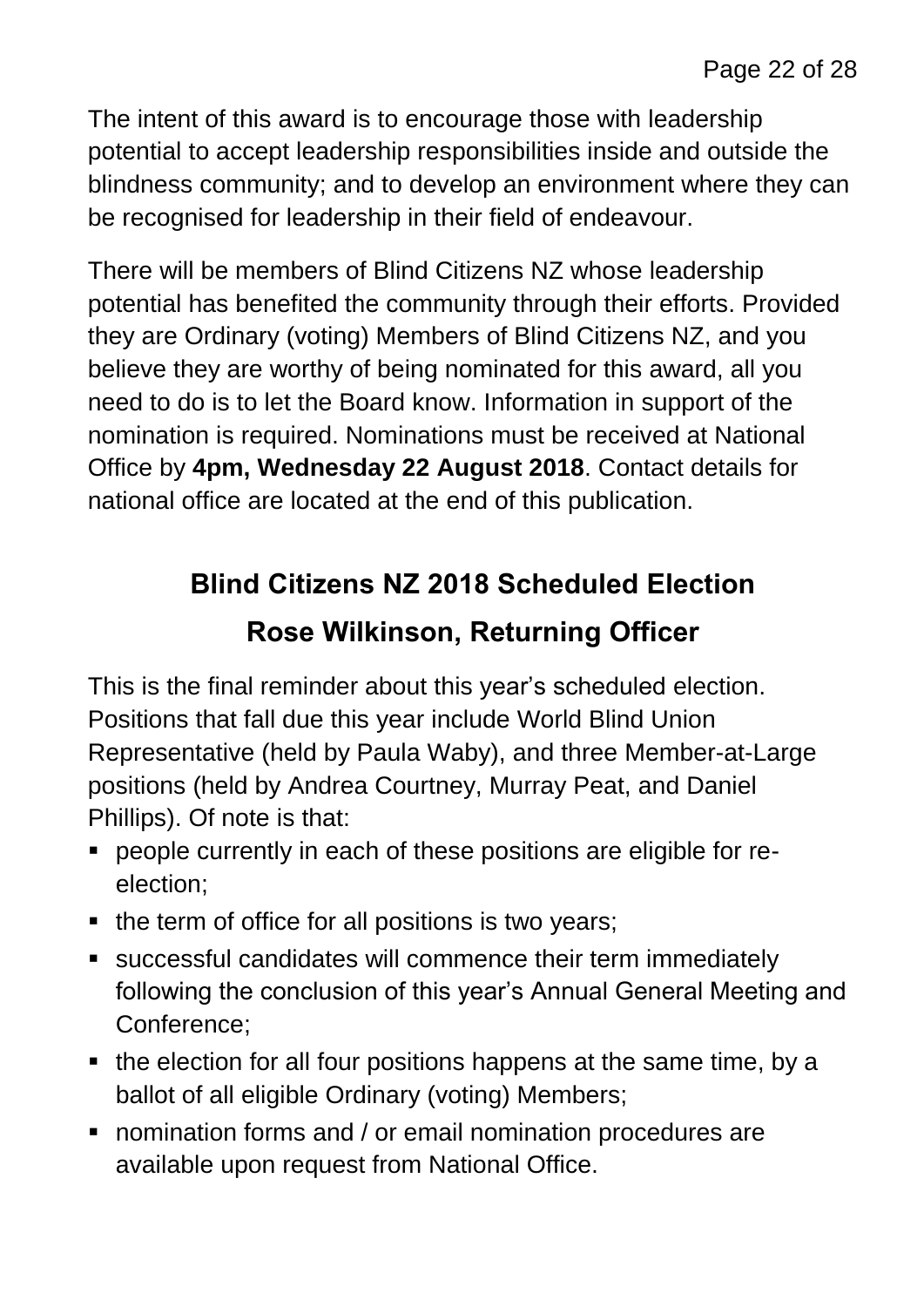Timelines and the procedure for the election of all positions follows. Additional information is available upon request from the National Office and on Blind Citizens NZ's website. Anyone standing for election is encouraged to become familiar with the duties and responsibilities of Board Members. Also, the skills, experience and knowledge needed for these positions.

Contact details for Blind Citizens NZ's National Office and website are located at the end of this Focus issue. Now to the timelines and procedures...

**Eligibility:** To be nominated for any of these positions you must: live in New Zealand. You must also have been a financial Ordinary Member of Blind Citizens NZ for at least 24 months of the past five years, up to August 2018.

#### **Election timeframes**

#### **a) Thursday 16 August 2018, 4pm:**

- Nominations for all positions close on this date/time. Ordinary Members participating in the election (standing for election and/or voting) must be recorded as financial on the National Office member database by this date/time. Candidates must provide their CV when their nomination is sent to the Returning Officer. Nominations should be sent to the Returning Officer at one of the following:
	- **Post**: Blind Citizens NZ, PO Box 7144, Newtown, Wellington 6242;
	- **Fax**: 04-389-0030
	- **Email**: [election@abcnz.org.nz](mailto:election@abcnz.org.nz)
- **b) Thursday 6 September 2018**: ballot material (candidate and voting information) will be despatched from National Office.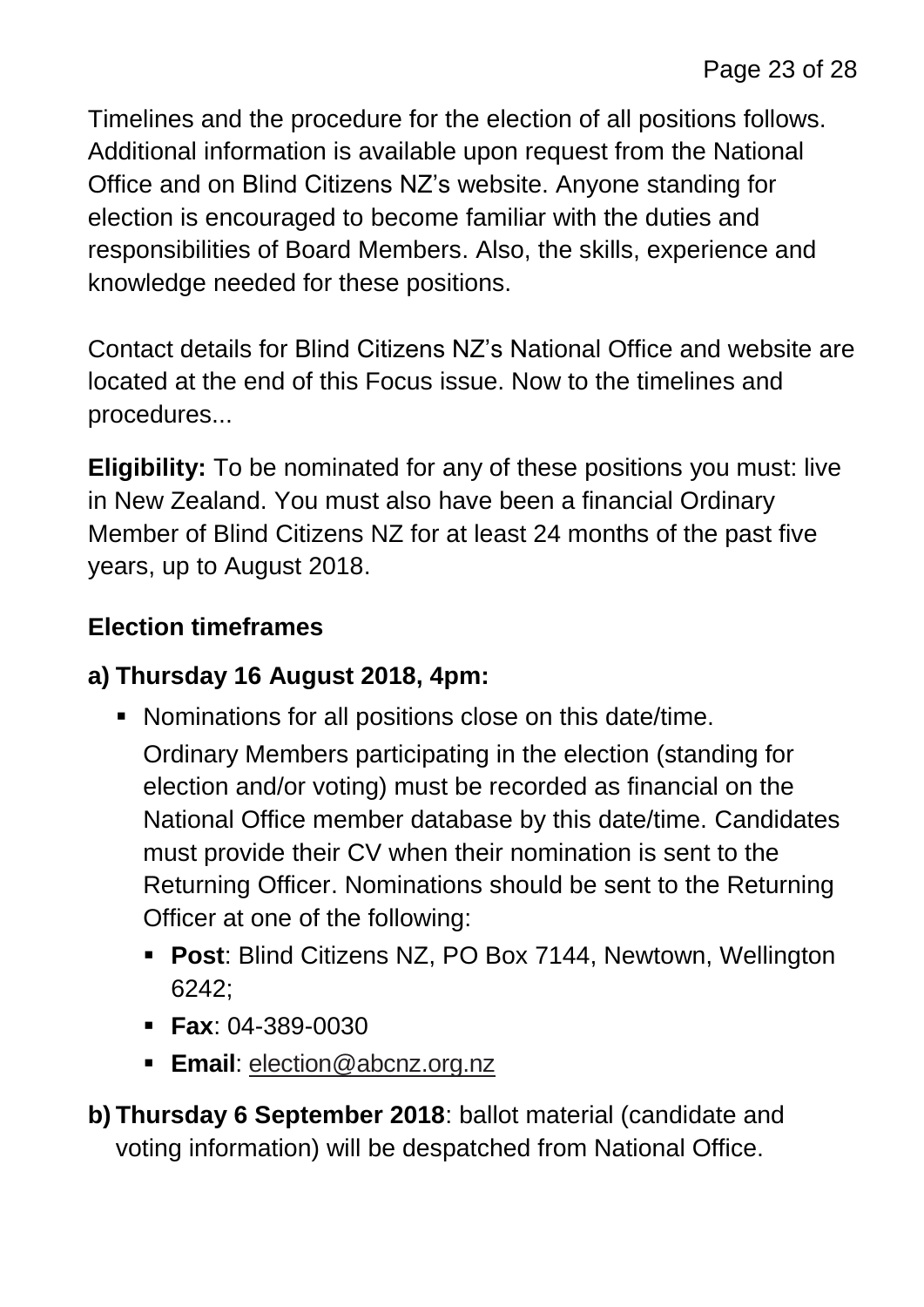- **c) Tuesday 25 September 2018, 4pm:** voting closes. All votes must be received and in the hands of the Returning Officer.
- **d) Thursday 27 September 2018:** vote-counting takes place.
- **e) Friday 5 October 2018:** election outcome announced at Blind Citizens NZ's Annual General Meeting

**Completing your nomination:** Candidates can complete and submit nominations by paper, or email. The paper form requires the signature of each of the three members involved in the process. Email procedures similarly require the same people to actively confirm their respective role in the nomination process. Candidates opting for the email procedure are required to contact the Returning Officer prior to commencing this process. This is important i.e. instructions unique to the email procedure must be followed.

**Once nominations close:** if the maximum number of nominations for the four positions is received, no election will be needed. Candidates for those positions will be declared elected unopposed. Otherwise, an election will then be held.

**Candidate information**: election (ballot) material about candidates is available in large print, audio (CD), braille, by email, and on our National Feedback Line on the Telephone Information Service (TIS). If you are in any doubt about your preferred communication option for Blind Citizens NZ elections, please contact our national office to check.

**Voting options**: there are three options to choose from. Please note that the way you vote, can be different from the way you choose to receive your election (ballot) material. You can vote using the large print form, the braille-card option, or TIS which offers a truly independent and empowering voting experience. By using TIS, you can independently do all the things you need to do in an election – you hear all about the candidates standing for election, and you cast your vote.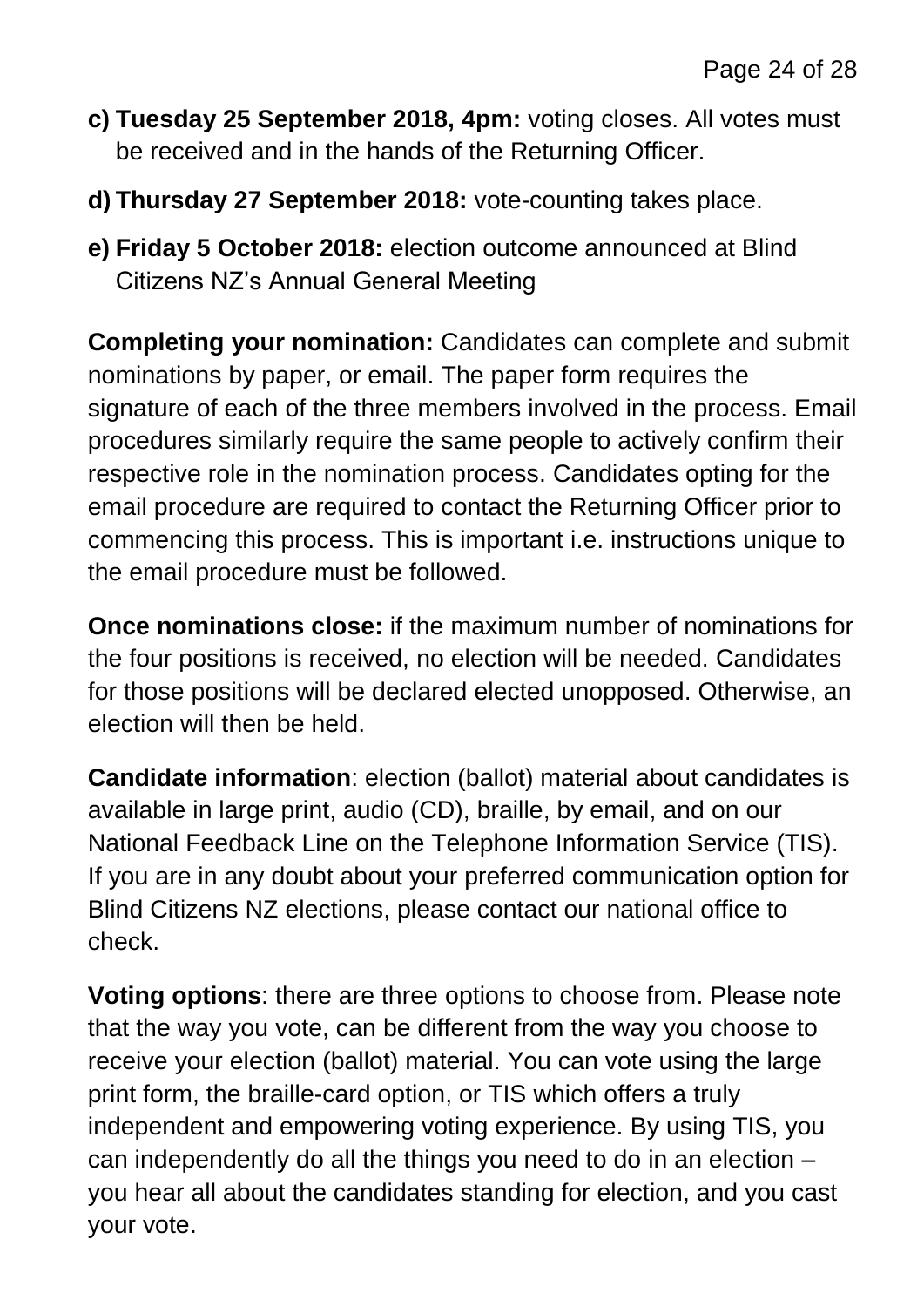You can also be certain your vote is received on time, something that cannot be assured when using the postal option. To find out more about using TIS to cast your vote, or you are uncertain you are registered with us to do so, please contact our national office.

# **World Blind Union Forum and United Nations Advocacy Network**

Blind Citizens NZ and the Blind Foundation both contribute to the work of the World Blind Union (WBU). Each organisation sends one voting delegate from New Zealand to the WBU assembly meetings, and both organisations take part in the work of the WBU at regional and global levels.

Here in New Zealand, both organisations make up the WBU Forum, a grouping which discusses WBU issues and ensures we act jointly on WBU matters. The WBU Forum meets two-to-three times each year. We know that there are many people who will be interested in what the Forum is working on, and so, from now on, our intent is to publish a summary of our most recent meeting, shortly after it has taken place.

In conjunction with our WBU Forum work, we are publicising an opportunity for a National United Nations Advocacy Champion. This is a voluntary role. The person we appoint to work with us (Blind Foundation and Blind Citizens NZ) will have the opportunity to benefit by becoming member of a regional network where trainings, webinars, and conferences may happen. Also the designated person will learn and gain experience around United Nations and other related work. Full details about the requirements of this voluntary position can be obtained upon request from either Blind Citizens NZ or the Blind Foundation. A fundamental requirement of this role is that you have knowledge and understanding of the United Nations Convention on the Rights of Persons with Disabilities, the work of the World Blind Union, and our involvement in WBU.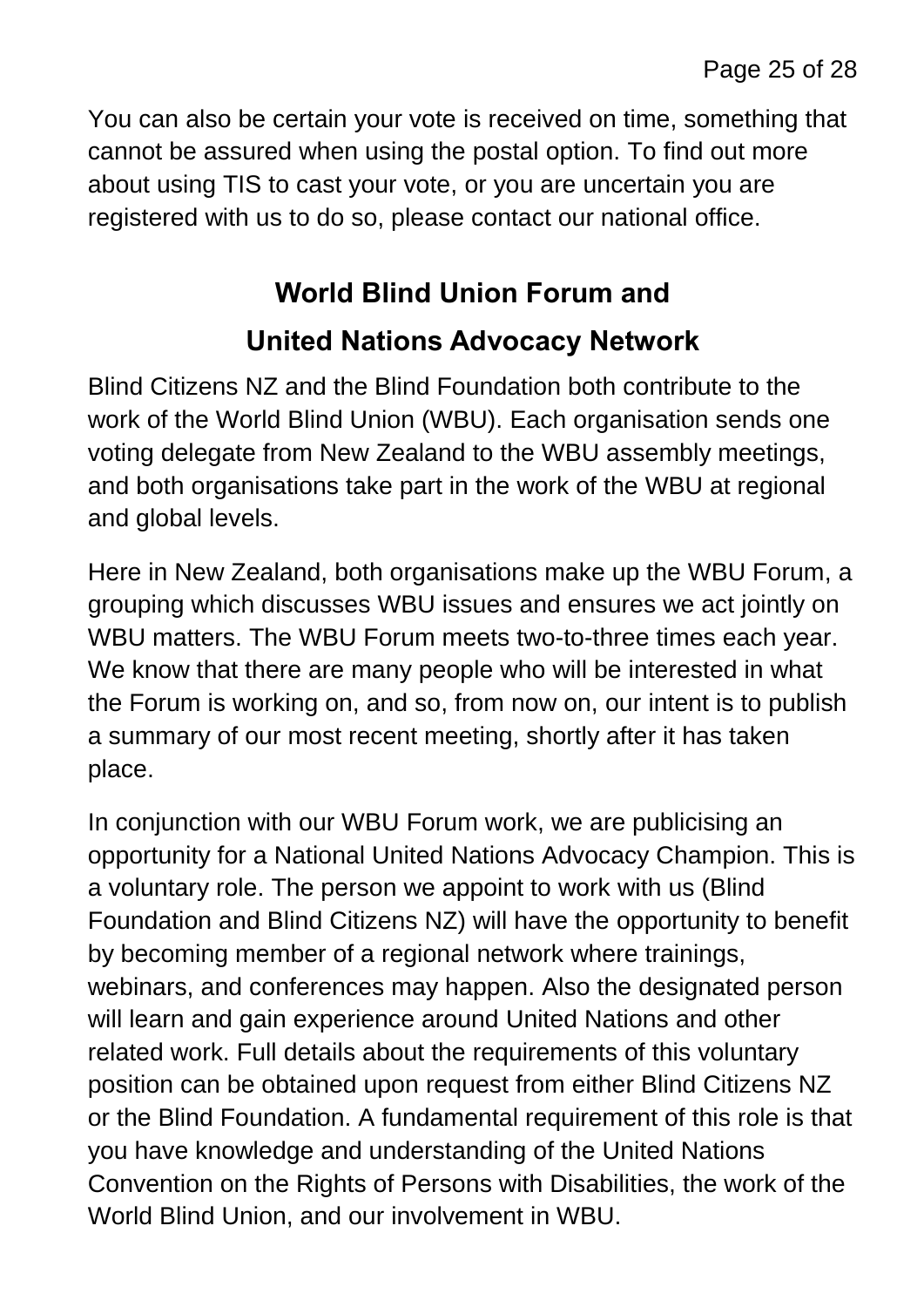If you are interested and would like more information, let us know, we'd love to hear from you – email [admin@abcnz.org.nz](mailto:admin@abcnz.org.nz) with **WBU Advocacy Champion** in the subject line. Alternatively, phone our national office for more information. Ideally, expressions of interest should be received by 9am, Friday 31 August 2018.

### **Obituaries - by Allan Jones**

Since our March Focus I have learned of the deaths of two men who were well known to Blind Citizens NZ Owen Wilson from Napier, and JB Munroe formally of Invercargill.

Besides his work with Blind Citizens NZ Owen Wilson was a member of the NZ Bowling Federation. I shared a room with Owen at two Blind Citizens NZ Conferences in the 1990s. One memorable occasion was when Owen asked me to take care of is Guide Dog Falcon while he had a shower. When Owen returned we found that I was looking after two dogs – the second dog escaping from his owner and coming to join us. Owen had a socialistic view on politics and is someone I will miss.

John Baldwin Munroe, referred to as JB Munroe, was a "larger than life character". He was a labour member of parliament 1972 1975. He then became chief executive of IHC. He was a leading light in the formation of DPA and assisted in persuading television to make the disabled recipients of the 1981 telethon. That telethon raised over \$6 million and was instrumental in the initial financing of Total Mobility. The best conversations I enjoyed with JB were held on planes flying between Wellington and Auckland. His work with DPA, Total Mobility and IHC will be remembered by those of us who knew him.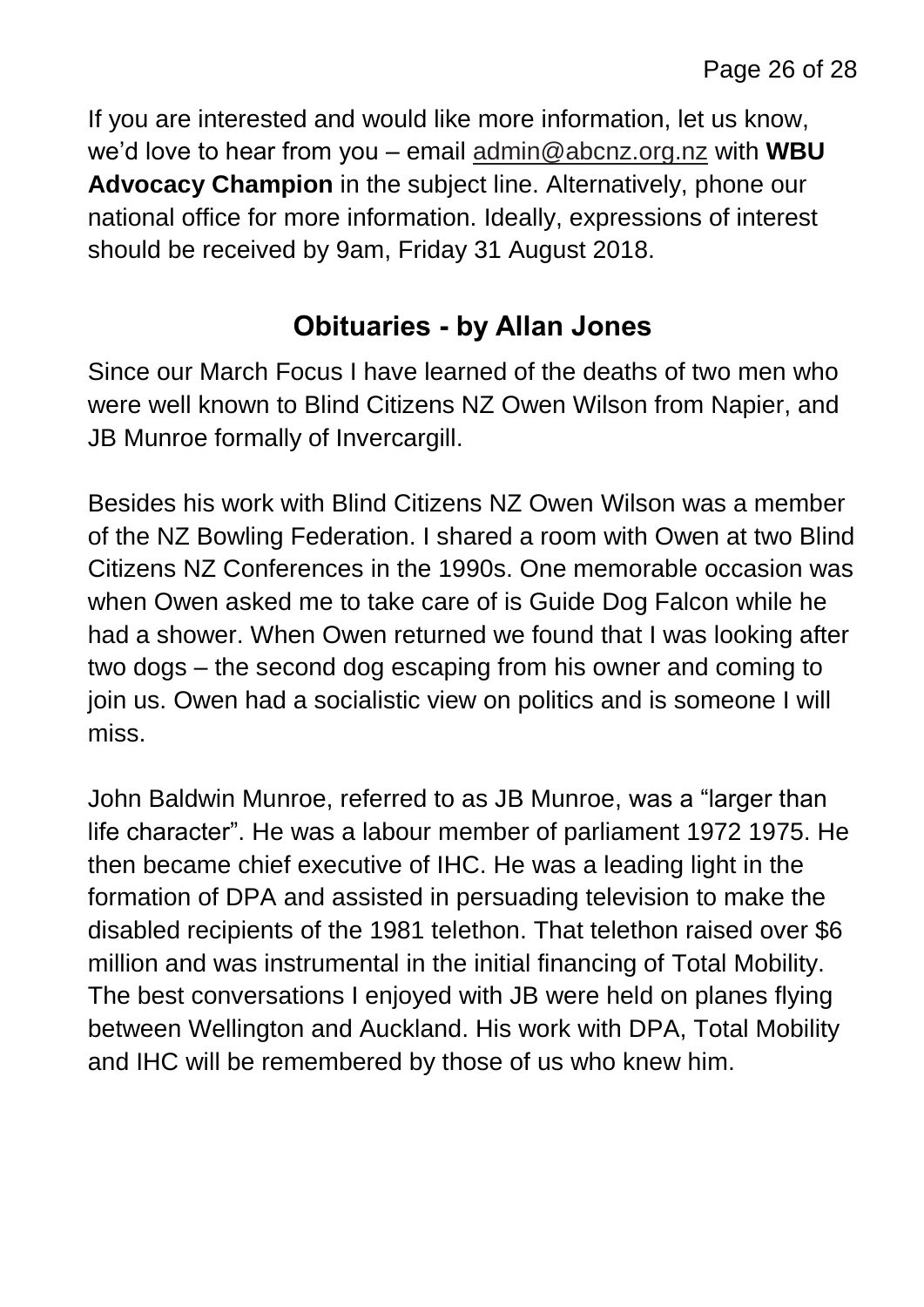### **Personnel - Blind Citizens NZ**

### **Board**

- **National President**: Jonathan Godfrey (Management Committee) [jonathan@tactileimpressionz.co.nz](mailto:jonathan@tactileimpressionz.co.nz)
- **Vice President:** Martine Abel-Williamson (Member-at-Large / Management Committee): [martine.the1@xtra.co.nz](mailto:martine.the1@xtra.co.nz)
- Andrea Courtney (Member-at-Large): [andycoute@gmail.com](mailto:andycoute@gmail.com)
- Geraldine Glanville (Member-at-Large / Management Committee): [gbglanville@xtra.co.nz](mailto:gbglanville@xtra.co.nz)
- Shaun Johnson (Member-at-Large): [shaun.zdots@xtra.co.nz](mailto:shaun.zdots@xtra.co.nz%20co.nz)
- Murray Peat (Member-at-Large): phone 021 081 66126; [murraytp@xtra.co.nz](mailto:murraytp@xtra.co.nz)
- Daniel Phillips (Member-at-Large); 027 468 3669
- Paula Waby (World Blind Union Representative / Management Committee): [paula.waby4@gmail.com](mailto:paula.waby4@gmail.com)

## **Focus Editor**

**Email** articles to**:** [focus@abcnz.org.nz](mailto:focus@abcnz.org.nz) **Post**: PO Box 7144, Newtown, Wellington 6242

## **National Office**

**Physical**: Ground Floor, 113 Adelaide Road, Newtown, Wellington **Postal**: PO Box 7144, Newtown, Wellington 6242 **Phone**: 04-389-0033; 0800 222 694 **Fax**: 04-389-0030; Internet: [http://www.blindcitizensnz.org.nz](http://www.blindcitizensnz.org.nz/) **Email**: [admin@abcnz.org.nz](mailto:admin@abcnz.org.nz) **Executive Officer, Rose Wilkinson**: [rwilkinson@abcnz.org.nz](mailto:rwilkinson@abcnz.org.nz)